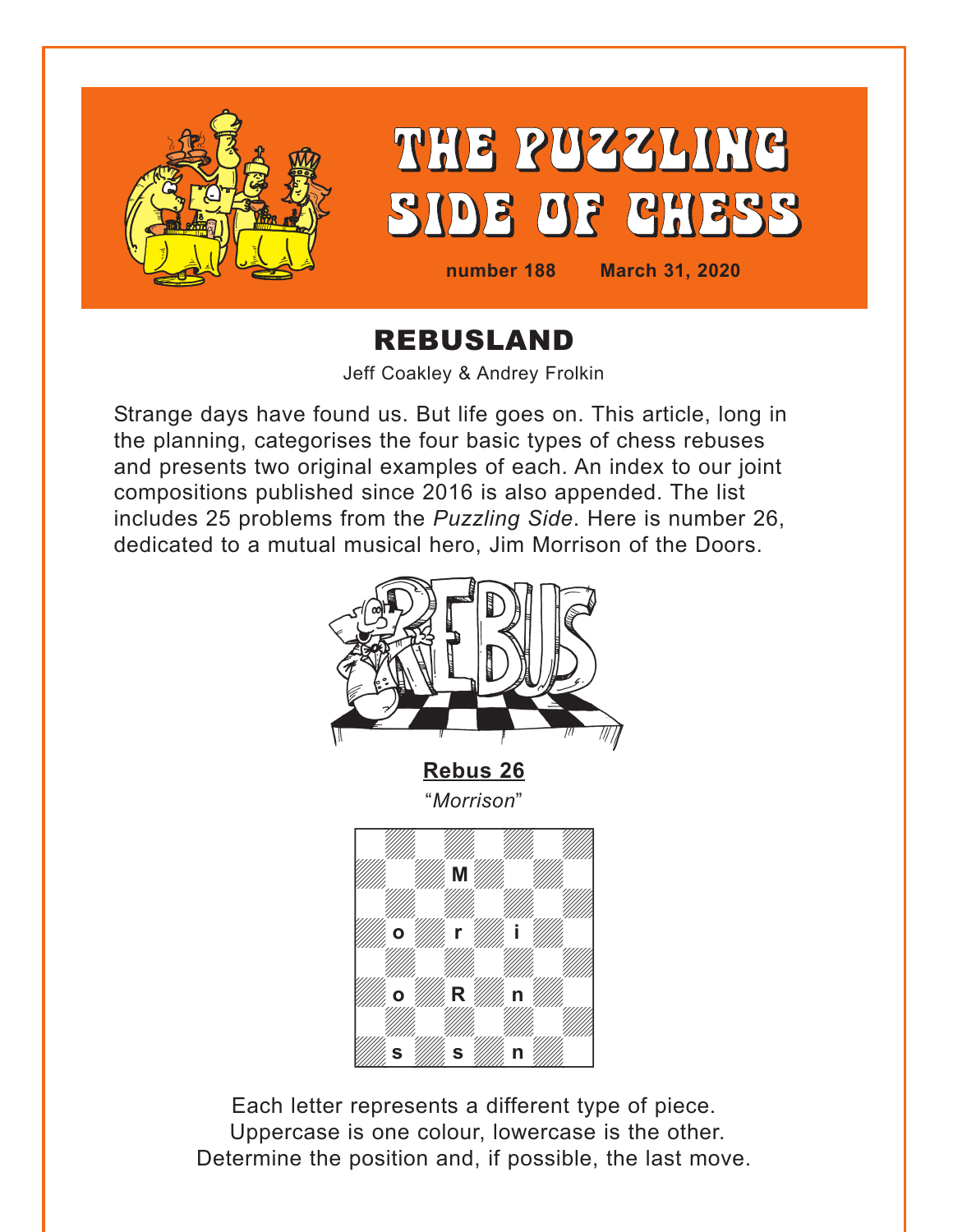<span id="page-1-0"></span>

A rebus is an exercise in deductive reasoning, for composers and solvers. The analysis is primarily a process of elimination, discarding piece assignments with impossible consequences until only the truth remains. Identifying illegal positions is an essential skill. One useful tool we developed in this regard is *pro-passer theory*, described in detail with the solution to the next problem.

This rebus is very complicated, like the times we live in. Stay healthy.

**[Rebus 27](#page-9-0)**



Each letter represents a different type of piece. Uppercase is one colour, lowercase is the other. Determine the position and the last move.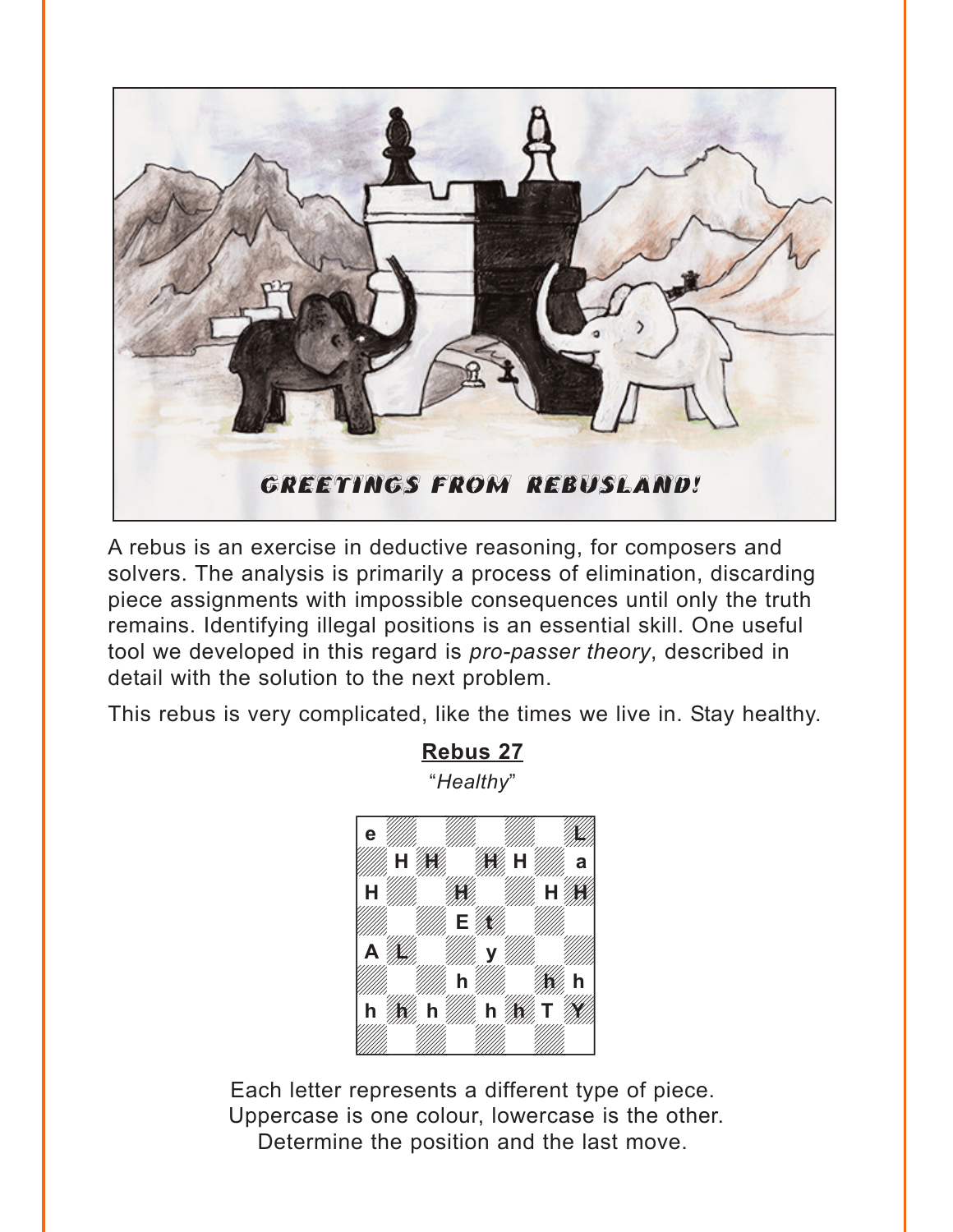<span id="page-2-0"></span>The first two problems were *standard rebuses*. "Standard" in the sense that 85% of published rebuses are this type. Each letter stands for a different type of piece. Uppercase is one colour, lowercase the other.

But there are three other basic types of rebuses in which the letters represent colours in a different way.

### *REBUS TYPES*

- 1. Standard (uppercase/lowercase, same letters for both cases)
- 2. Split-alphabet (uppercase/lowercase, different letters for each case)
- 3. Split-colour (single case, different letters for each colour)
- 4. Colour-free (single case, same letters for both colours)

The second type, *split-alphabet* rebuses, is the least explored region in Rebusland. One set of letters for the white pieces. A separate set for the black pieces. With up to twelve total letters, it is great for spelling longer words.

**[Rebus 28](#page-14-0)**



Each letter represents a different type of piece of a specific colour. Uppercase is one colour, lowercase is the other. For example, maybe 't' is a white rook and 'R' is a black rook. Determine the position and, if possible, the last move.

# *Crunching the Numbers*

*Solving a rebus with a brute-force "trial and error" method is not recommended. In a standard rebus with six letters, there are 1440 ways to assign pieces (6! x 2). For a split-alphabet rebus with twelve letters, the number exceeds one million. 1,036,800 ways to assign pieces (6! x 6! x 2). If the kings are known, a mere 28,800.*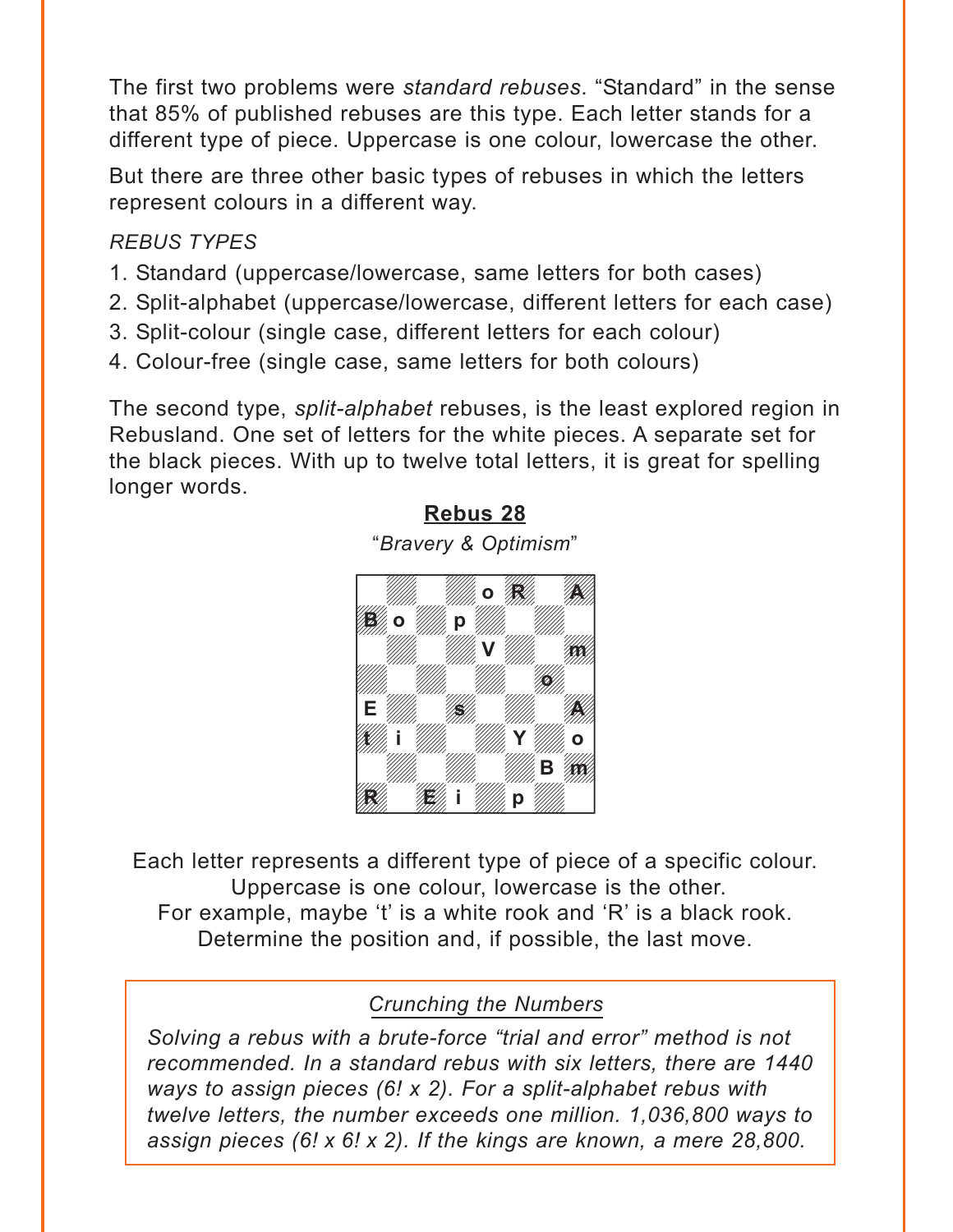<span id="page-3-0"></span>

Rebus 28 was a relatively easy problem based on *reverse tactics.* There was no real "retro content". It could be solved by simply identifying illegal checks. "Impossible double checks", "both kings in check", these are the stones that pave the deductive road.

The following split-alphabet finds us waiting for the sun.



Each letter represents a different type of piece of a specific colour. Uppercase is one colour, lowercase is the other. For example, maybe 'A' is a white knight and 'n' is a black knight. Determine the position and the last move.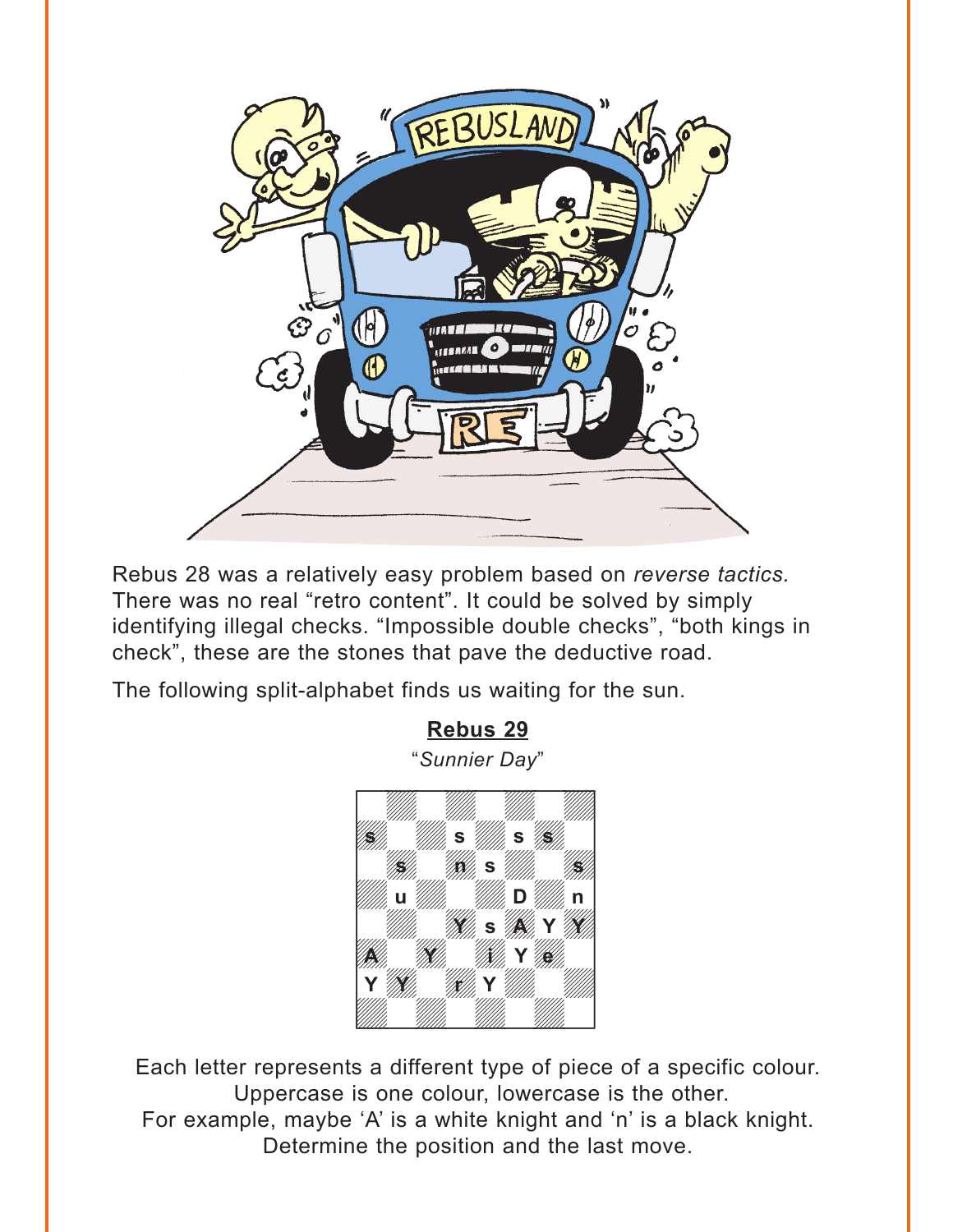<span id="page-4-0"></span>The third type of rebus is called *split-colour*. All letters are the same case, usually capitals. Each letter is a piece-type of one colour. The white king is one letter. The black king is another. Like split-alphabet rebuses, there can be up to twelve letters.

Both examples given here are quite challenging. Rebus 30 asks for the last two moves. Can you make the retro "grade"?



Each letter represents a different type of piece of a specific colour. For example, maybe A is a white knight and G is a black knight. Determine the position and last 2 moves.

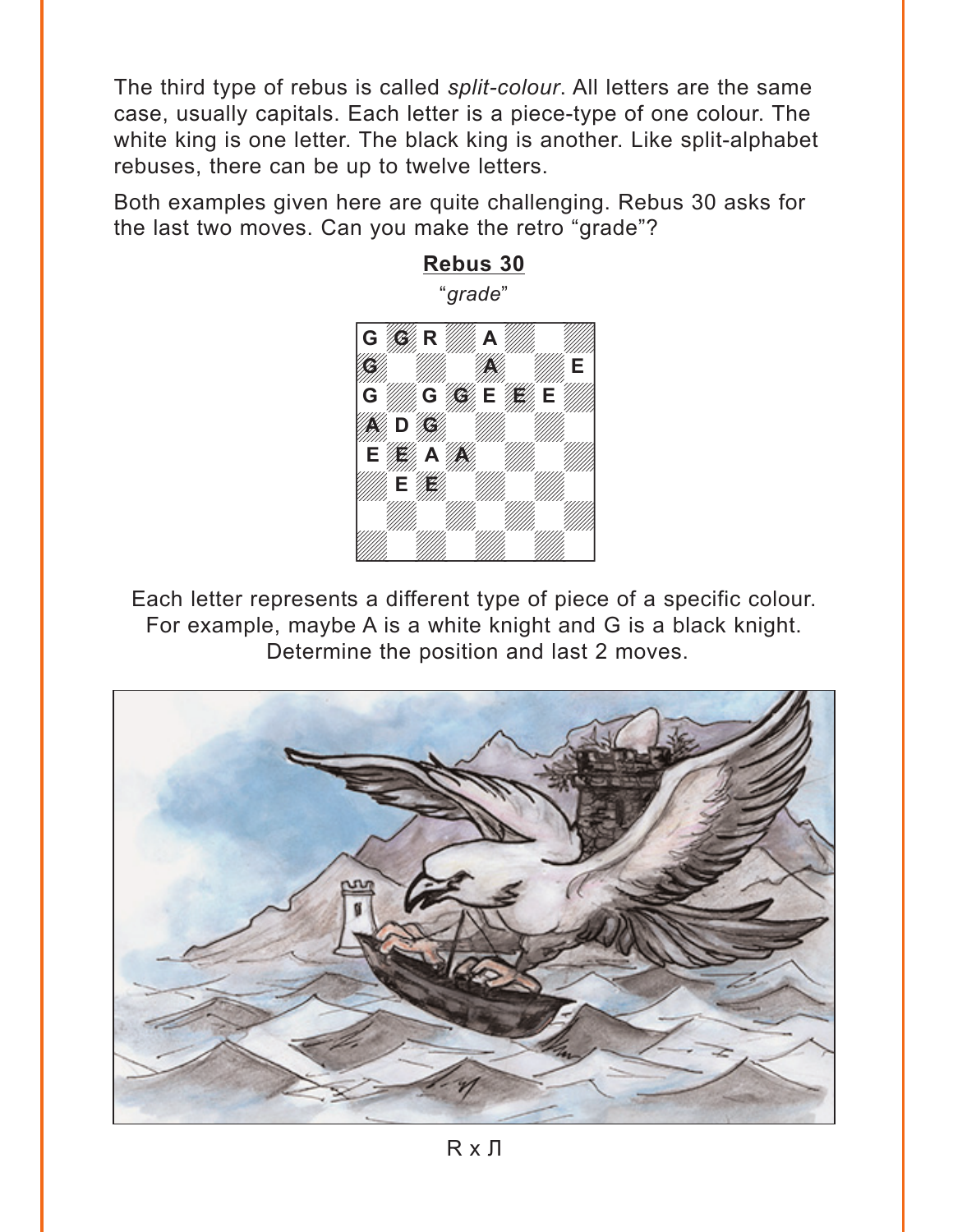<span id="page-5-0"></span>Next stop, Rebusland. Please have your passport and visa ready.



Each letter represents a different type of piece of a specific colour. For example, maybe A is a white knight and B is a black knight. Determine the position and last move.

In its common form, a rebus is a row of images which depict a meaningful sentence. In a chess rebus, the images are letters on the board which represent a legal position.

[Riddle: "What if we said these puzzles were too easy?"](#page-24-0)

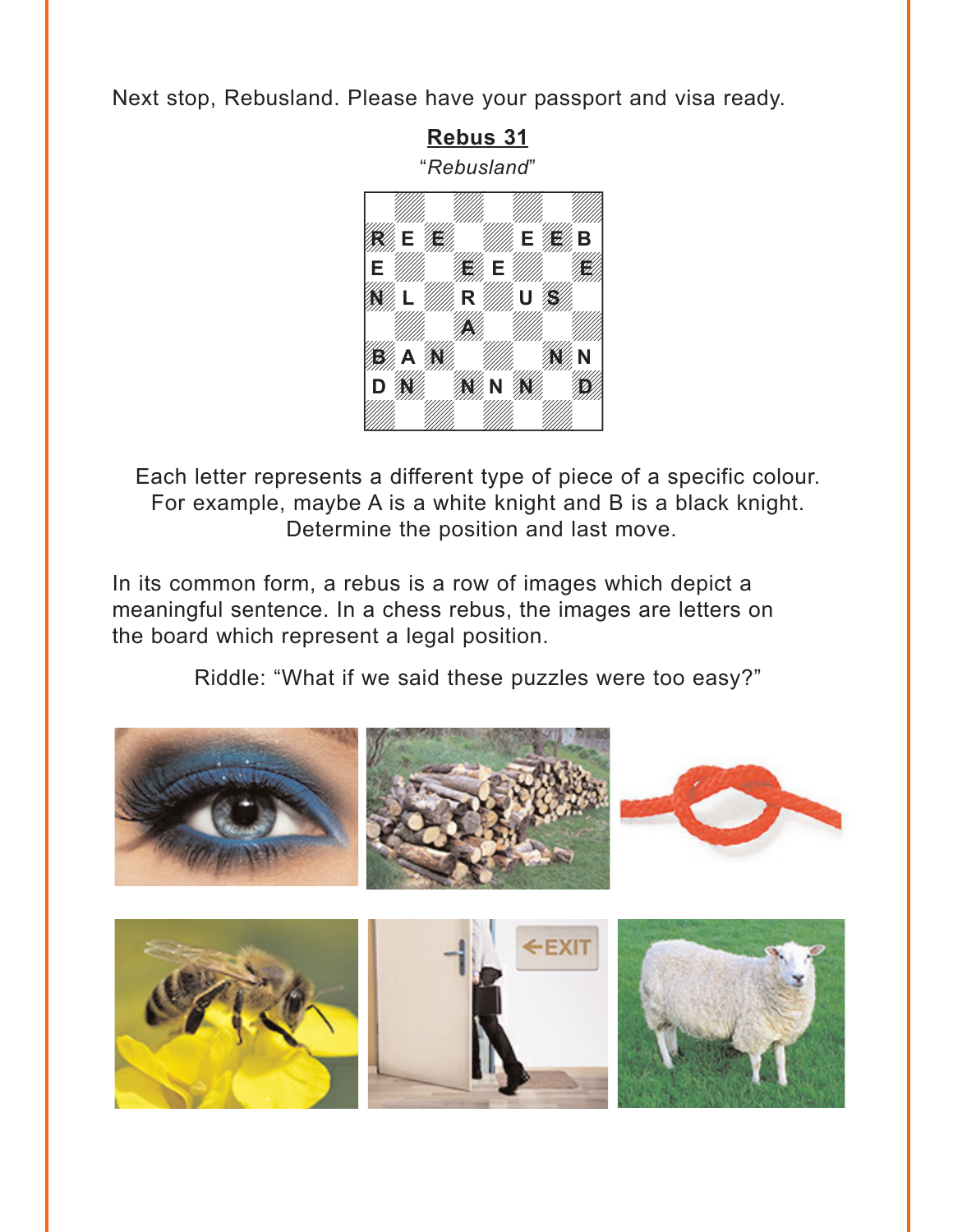<span id="page-6-0"></span>Inevitably we have arrived at the fourth type of rebus. In *colour-free* problems, each type of piece is represented by one letter. No indication is given for which instances of a letter are white and which are black. Usually, most letters represent pieces of both colours. But some letters may be all white, or others all black. Like standard rebuses, there is a maximum of six letters.



Each letter represents a different type of piece. No indication is given for colour. Some instances of a letter can be white, other instances of the same letter can be black. Determine the position and last move.

Before proceeding to the final puzzle, a few words on other topics.

In a future article, we will return to Rebusland for a survey of special stipulations that can be used in rebuses. They include ambiguity, multicoding, ghost letters, misspellers, board orientation, and adding pieces to legalise the position. Stay tuned.

An index of our published rebuses since 2016 is provided as an appendix at the end of this column. Currently 137 problems.

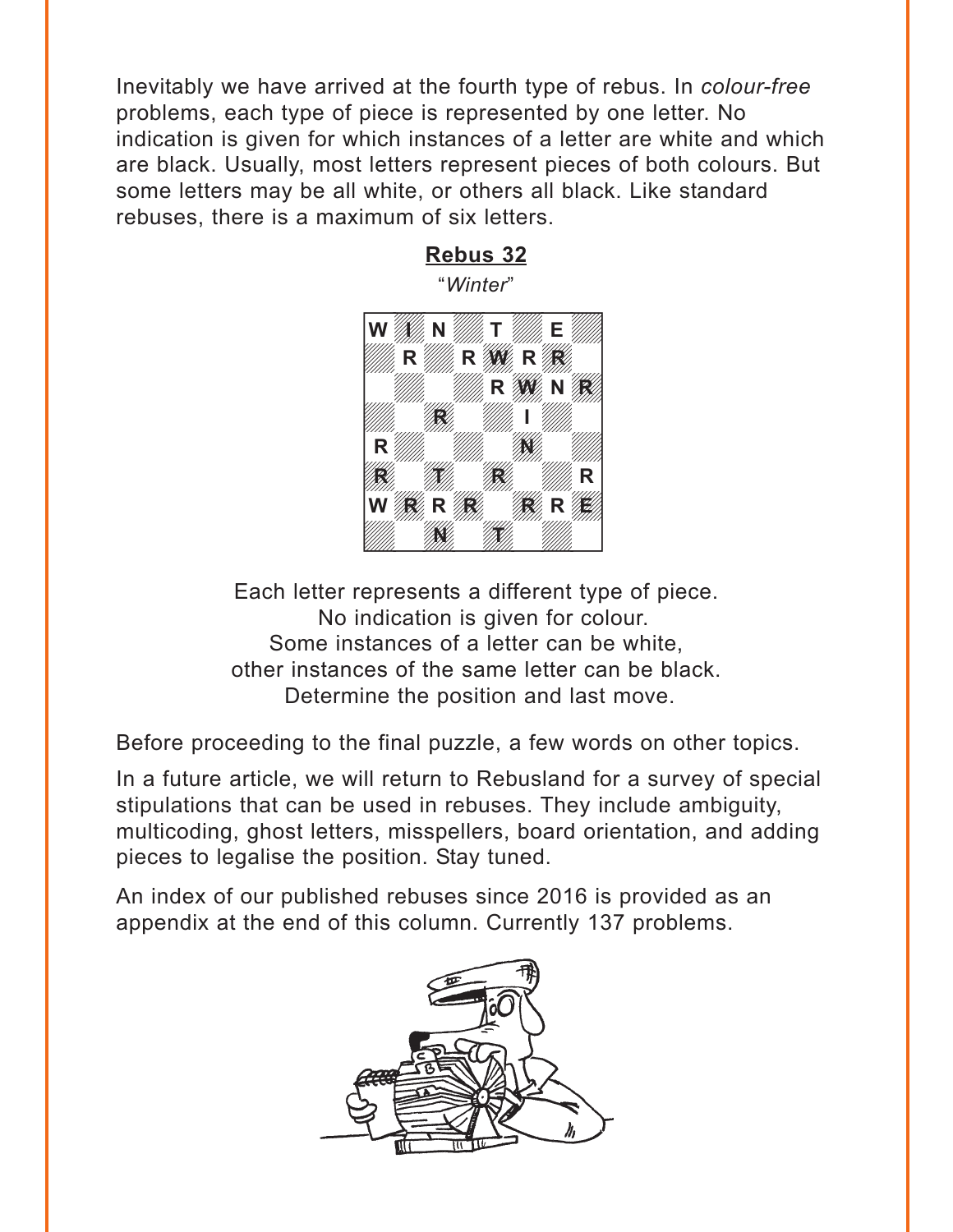<span id="page-7-0"></span>Colour-free rebuses all have a nearly full board of pieces with a closed balance of material. The current record for fewest pieces is 27, first achieved in Frolkin/ Kornilov 1983 (*Europe Échecs 292*). A tip of the hat to Andrei Kornilov, one of the original pioneers in Rebusland.

**[Rebus 33](#page-26-0)**

Rebus 33 requests you ascertain the last three moves.



Each letter represents a different type of piece. No indication is given for colour. Some instances of a letter can be white, other instances of the same letter can be black. Determine the position and last 3 moves.



*The winter chill behind us. Spring hopes eternal.*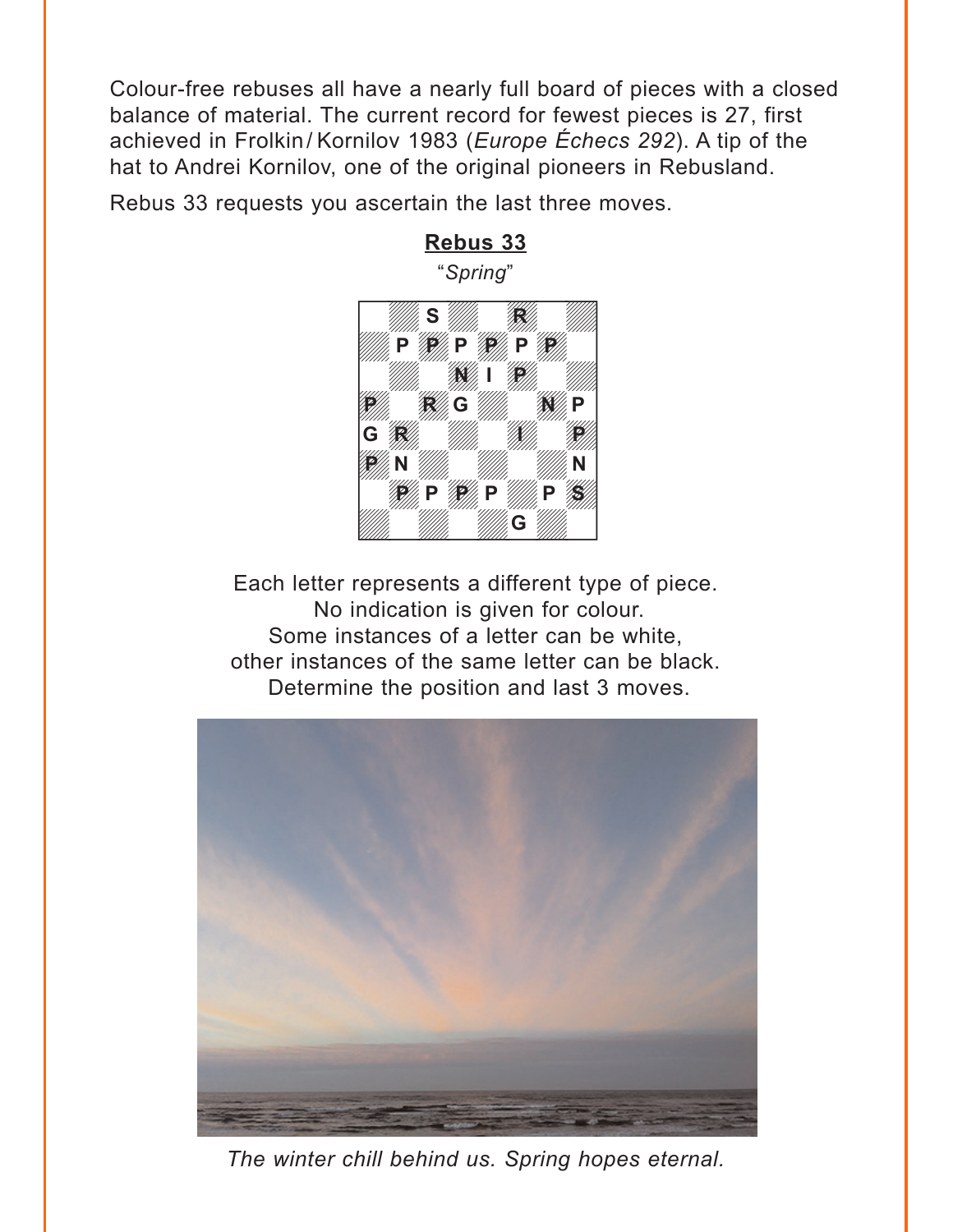# <span id="page-8-0"></span>**SOLUTIONS**

All rebuses are joint compositions by Andrey Frolkin and Jeff Coakley, *Puzzling Side of Chess* (2020).

Solutions are given with *rebus notation*, an abbreviated method of describing logical deductions. The notation is mostly self-explanatory. See rebus 01 in column 133 for a detailed explanation.

**PDF hyperlinks.** You can advance to the solution of any puzzle by clicking on the underlined title above the diagram. To return to the puzzle, click on the title above the solution diagram.



 $R = \mathcal{B}$  Only letter with one uppercase, one lowercase.

At least one of the letters NOIS is a bishop or a queen. Therefore the king on d3 is in check along a diagonal.

However, only one of those letters can be a bishop or a queen. If the letters NOIS include queen and bishop, the king on d3 is in an impossible double check. This means that  $M = \begin{pmatrix} M & 0 \\ 0 & M \end{pmatrix}$ .

| $M = \mathbb{Q}$ If $M = \mathbb{Z}$ | Both kings in check.                                                                                                         |
|--------------------------------------|------------------------------------------------------------------------------------------------------------------------------|
| $I = \Xi$                            | If $\mathbb{Z}$ = (SON) The king on d3 would be in an impossible<br>double check by queen and rook.                          |
| $O = \hat{\mathbb{Z}}$               | The only remaining letter not on the 1st rank.                                                                               |
|                                      | $\mathcal{L} =$ (SN) The king on d3 is in <u>double check</u> by two queens. This<br>could only happen by a promotion on d1. |
| $S = \mathcal{G}$                    | Last move: $1cxd1=Q++$ caps = white                                                                                          |
| $N = \hat{\varphi}$                  |                                                                                                                              |

The type of piece captured on d1 is indeducible.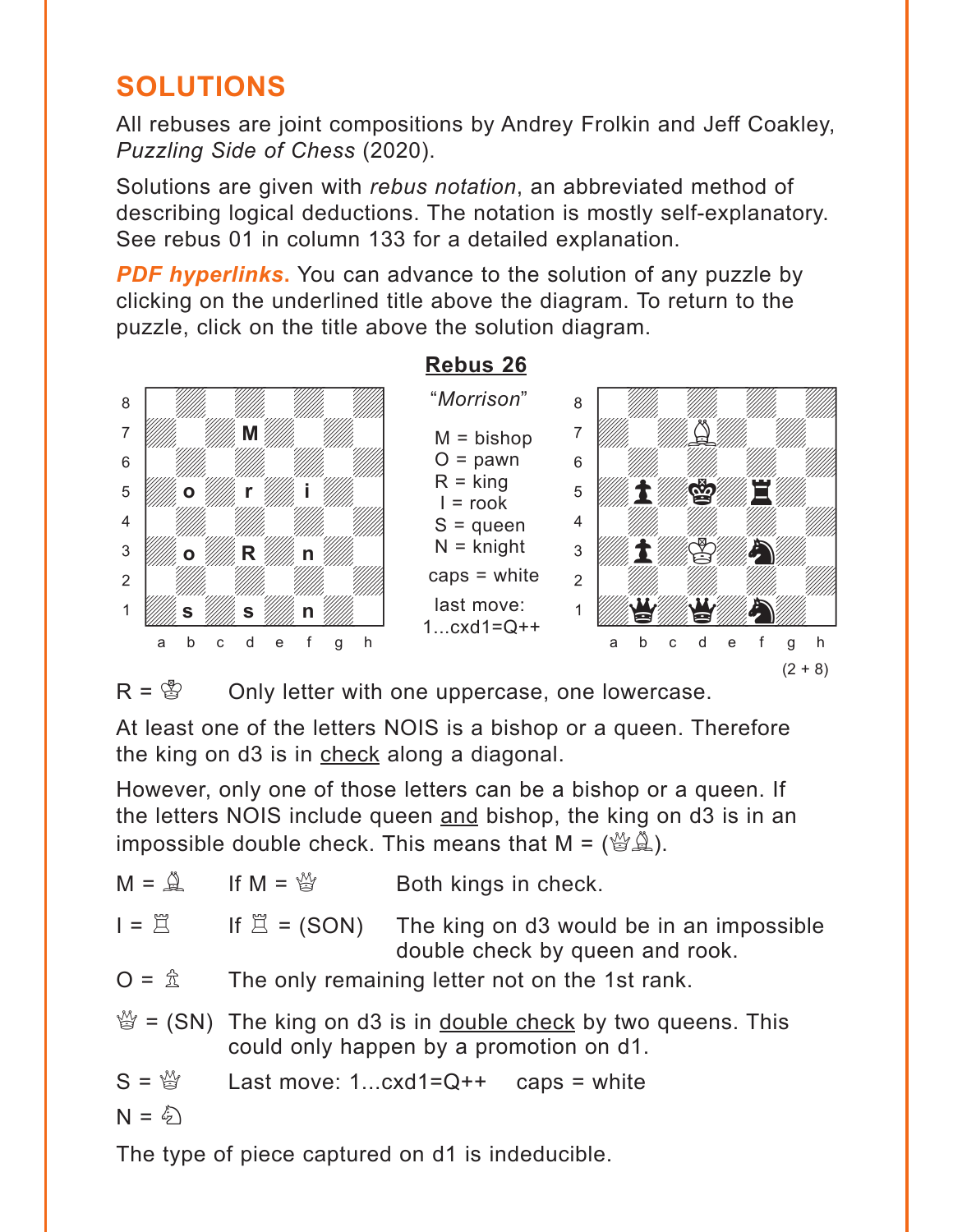# **[Rebus 27](#page-1-0)**

"*healthy*"

<span id="page-9-0"></span>



 $\mathcal{B} = (A E T Y)$  The letters with one uppercase, one lowercase.

 $T \neq \overset{\circ}{\mathbb{B}}$  If  $T = \overset{\circ}{\mathbb{B}}$ 

H  $\neq$   $\mathcal{B}(\mathbb{E}(\mathbb{E}7+, \mathbb{E}2))$  Both kings in check.  $H \neq \hat{A}$  (d6+, h3+) Both kings in check.  $H \neq \hat{\varphi}$  (f7+, g6+) Impossible double check.  $H = \mathbb{R}$ caps = black If caps = white, too many captures  $(8)$ are needed for 16 passed pawns. The white king on e5 is in check by the pawn on d6. Last move 1...d7-d6+. Therefore the black light-square bishop was captured earlier on c8.  $AE \neq \hat{A}$  (a4, d5) On light squares.  $L \neq \mathbb{Q}$  (b4, h8) Both on dark squares.  $Y \neq \hat{A}$  (h2) The black king (g2) is inside the white wall of pawns. That could only happen if White played g2-g3 to let the king enter through h3 (before h2-h3 was played). Which means that a black bishop cannot be on h2.

 $\mathbb{A} = \emptyset$ ? No letter can be a bishop. T  $\neq \mathbb{S}$ 

The next two steps in the solution, proving that  $AY \notin \mathcal{B}$ , is facilitated by the use of *pro-passer theory*, a description of which is given below.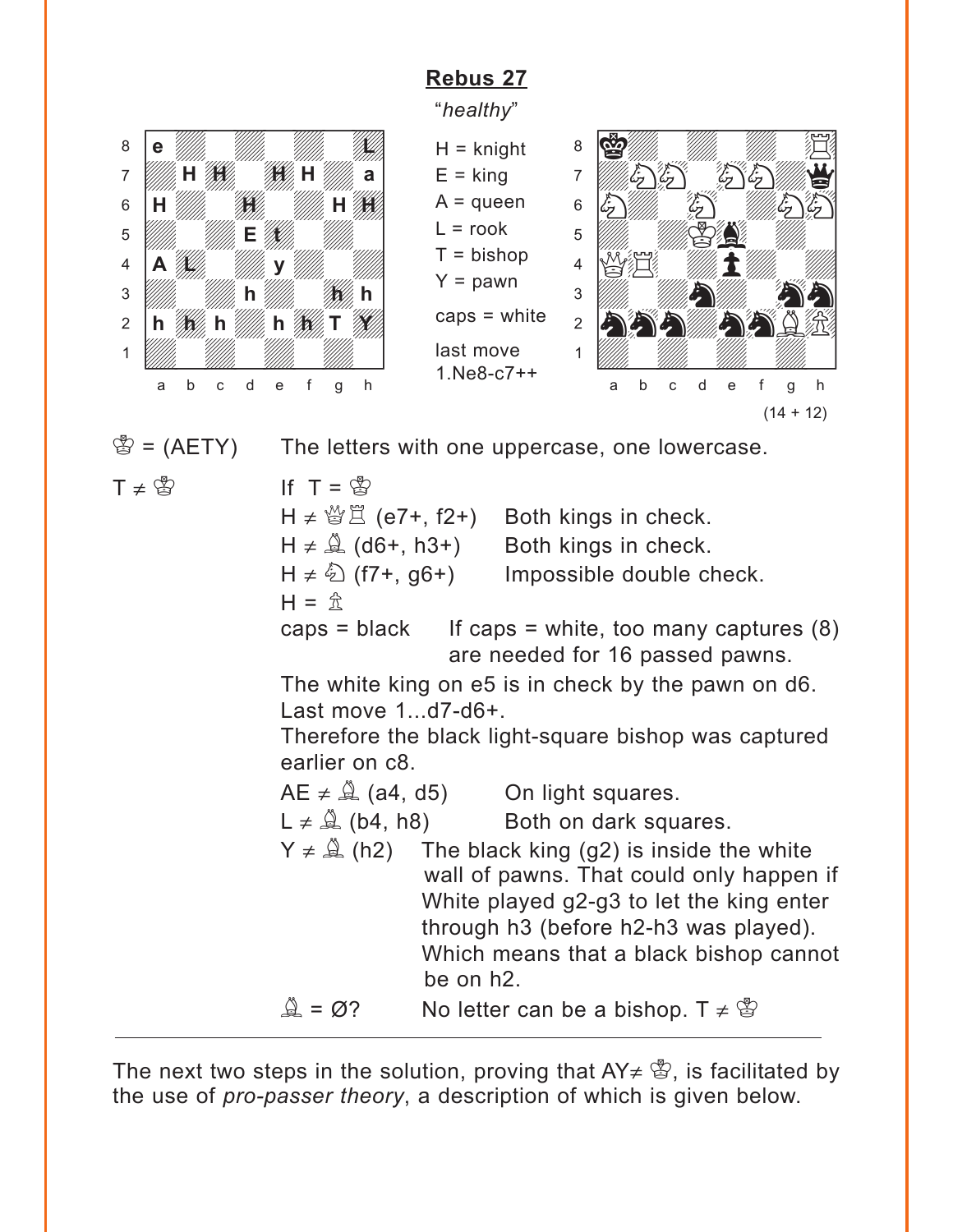## **PRO-PASSER THEORY**

Pro-passer theory is an analytic tool for determining the legality of a position based on the number of passed pawns, promoted pieces, and missing pieces.

A pro-passer is a promoted piece or a passed pawn. In this theory, they count as the same thing.

Missing pieces are divided into two categories: pawns and officers. 'Pawn x officer' captures can create 2 pro-passers (one per side). 'Pawn x pawn' captures can create 3 pro-passers (two for capturing side).

For a position to be legal, there must be a sufficient number of missing officers and pawns to create the required number of pro-passers.

If the calculation shows insufficient missing pieces, the position is illegal.

However, a favourable count, with an apparently sufficient number of missing pieces, does not prove that the number of pro-passers is legal. There are numerous situations that can still make the position illegal: doubled pawns, inverted pawns, the colour of promotion squares for promoted bishops, or the need for additional captures. If these things are a factor, deeper analysis is required.

### Rebus 27 *continued*

$$
A\neq\mathring{\mathbb{S}}
$$

If 
$$
A = \mathcal{B}
$$

H ≠ 營 $\Xi$  (f7+, h6+) Impossible double check.

- $H \neq \mathbb{Q}$  (c2+, g6+) Both kings in check.
- $H \neq \hat{\pi}$

If  $H = \hat{\mathbb{Z}}$ , caps = black



The white king (h7) is inside the black wall of pawns. That is only possible if Black played ...g7-g6 to let the king through h6. Therefore no black rooks could escape from behind the pawns by the cross-capture ...gxh6, ...hxg6. So  $\mathbb{Z}$ ≠ ELTY (d5, b4, g2, h2)  $\ddot{\Pi} = \emptyset$ ? No letter can be a rook.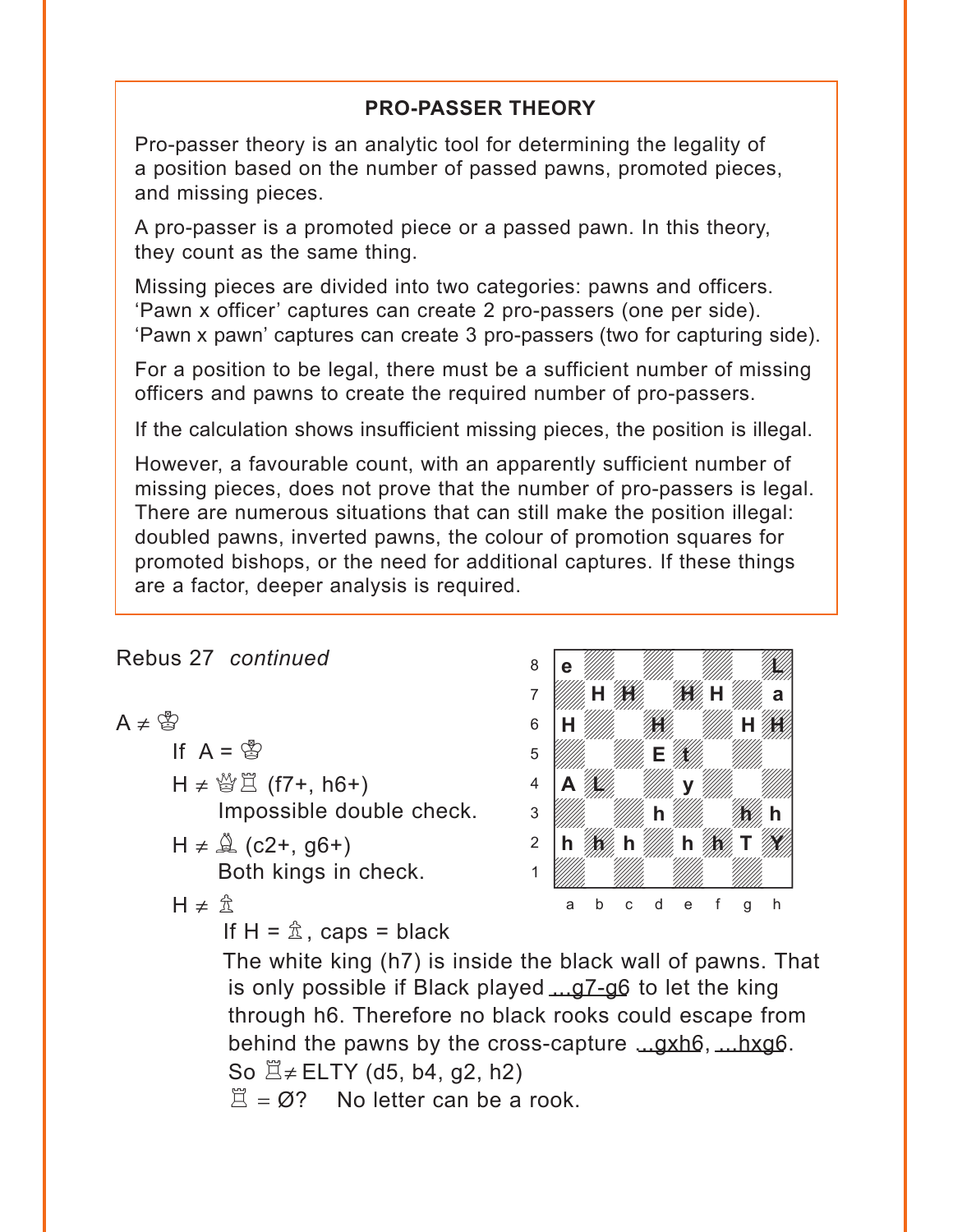Rebus 27 *continued*  $($ If A =  $\circledS$ )



| $H \neq \frac{\mathcal{E}}{2}$ | If H = $\mathcal{L}_2$         | Check from b2.                                               |
|--------------------------------|--------------------------------|--------------------------------------------------------------|
|                                |                                | $L \neq \frac{M}{Q} \square$ (b4+, h8+) Both kings in check. |
|                                | $L \neq \hat{\mathbb{Z}}$ (h8) | On 8th rank.                                                 |
|                                | $L = \mathbb{Q}$ (b4, h8)      | Both on dark squares.                                        |
|                                | $E \neq \hat{\mathbb{Z}}$ (a8) | On 8th rank.                                                 |
|                                | $\hat{\mathbb{Z}}$ = (TY)      |                                                              |

There are 12 promoted knights, one promoted bishop, and two passed pawns (Y or T) for a total of 15 pro-passers. The missing pieces are 1 pawn and 5 officers, which is insufficient to explain 15 pro-passers.  $(1 \times 3) + (5 \times 2) = 13$ 

- H =  $\varnothing$ ? No piece can be assigned to H. A  $\neq \mathcal{B}$
- $Y \neq \overset{\circ}{\mathbb{B}}$  If  $Y = \overset{\circ}{\mathbb{B}}$  $H \neq \frac{M(s)}{s}$  (g3+, g6+) Both kings in check.  $H \neq \hat{\mathbb{Z}}$  If  $H = \hat{\mathbb{Z}}$ , caps = black The black king (h2) is inside the white wall of pawns. That is only possible if White played g2-g3 to let the king through h3. Therefore no white rooks could escape from behind the white pawns by the cross-capture gxh3, hxg3. So  $\mathbb{Z} \neq AET$  (h7, a8, e5)  $L = \mathbb{Z}$  (b4+) Check.  $T \neq \mathcal{B}(\mathcal{A})$  (g2+) Impossible double check.  $T = \hat{\varphi}$  $E \neq \hat{A}$  (a8) A bishop cannot be on a8 with a black pawn on b7 (and no promotion possible).  $E \neq \frac{M}{Q}$  (d5+) Impossible double check.  $E = \emptyset$ ? No piece can be assigned to E.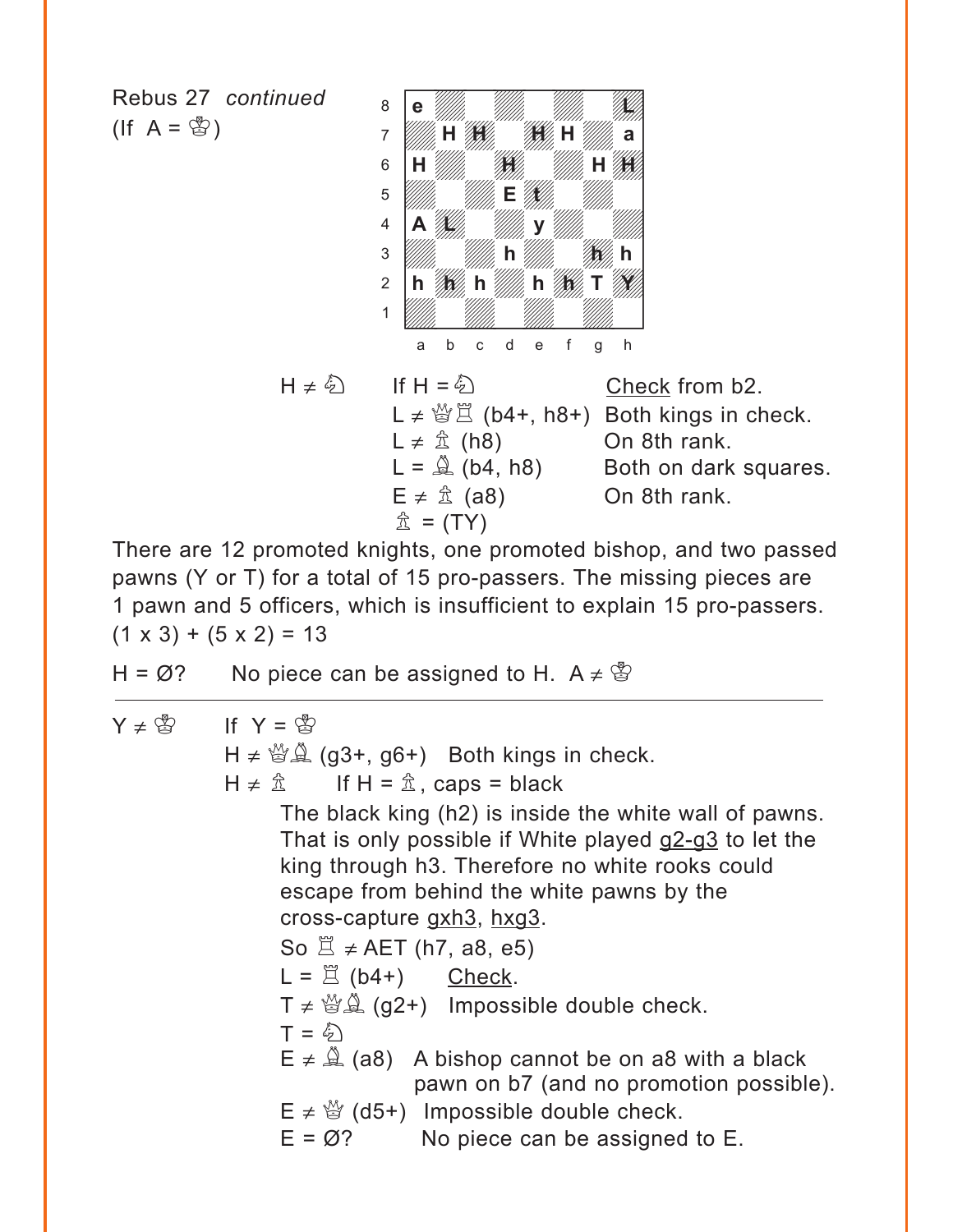Rebus 27 *continued*

 $($ If  $Y = \mathcal{B})$ 



 $H \neq \hat{\triangle}$  If  $H = \hat{\triangle}$  Check from d6.  $E \neq \hat{\mathbb{Z}}$  (a8) On 8th rank.

 $E \neq \mathcal{B}(\mathcal{A})$  (d5+) Impossible double check.

 $E = \tilde{Z}$ 

 $T \neq \mathcal{B}(\mathcal{A})$  (g2+) Impossible double check.

$$
\hat{\mathbb{L}} = \mathbb{L}
$$

 $AL = (\mathbb{S} \mathbb{A})$ 

One L is a promoted piece, either a second queen or second dark-square bishop.

There are 12 promoted knights, one promoted queen or bishop (L), and two passed pawns (T) for a total of 15 pro-passers.

The missing pieces are 1 pawn and 5 officers, which is insufficient to explain 15 pro-passers.  $(1 \times 3) + (5 \times 2) = 13$ 

- $H \neq \Xi$  If  $H = \Xi$  Check from h3.  $E \neq \hat{\mathbb{Z}}$  (a8) On 8th rank.  $E \neq \mathcal{B}(\Delta +)$  Both kings in check.  $F = \hat{\varphi}$  $T \neq \mathcal{B}(\mathcal{A})$  (g2+) Both kings in check.  $T = \hat{\pi}$  $AL = (\mathbb{S} \mathbb{A})$ Exactly as above with  $H = \hat{\omega}$ , there are insufficient missing pieces to explain 15 pro-passers.
- H =  $\varnothing$ ? No piece can be assigned to letter H. Y  $\neq \mathscr{B}$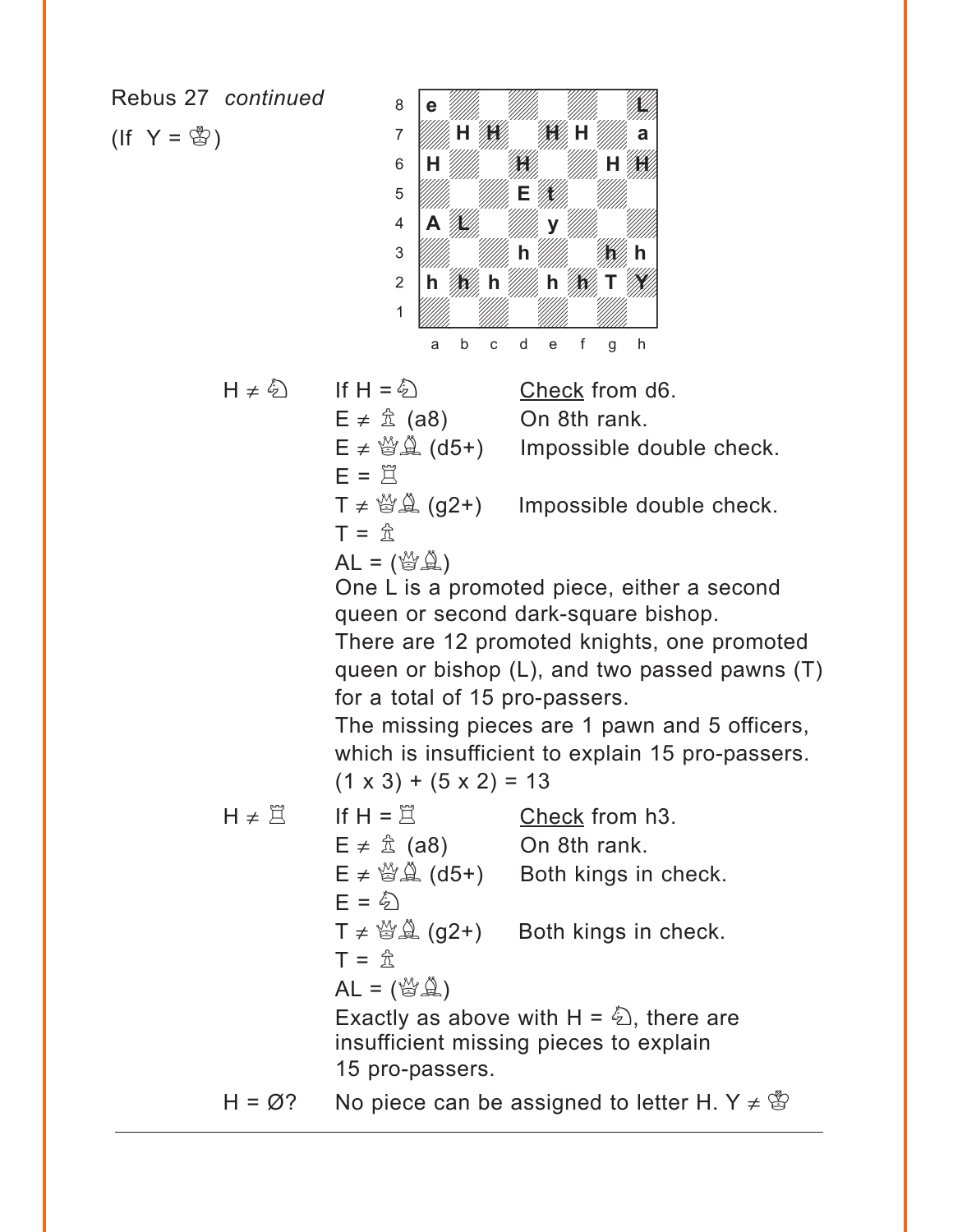Rebus 27 *continued*  $E = \bigcirc \nabla$  $H \neq \mathcal{B} \nsubseteq (a6+, d3+)$  Both kings in check.  $H \neq \hat{A}$  (a2+, b7+) Both kings in check.  $H \neq \hat{\mathbb{Z}}$  If  $H = \hat{\mathbb{Z}}$ , caps = black The white king (a8) is inside the black wall of pawns. That is only possible if Black played ...g7-g6 to let the king through h6. So no black rooks escaped from behind the black pawns by the cross-capture ...gxh6, ...hxg6. Thus  $\ddot{\Xi} \neq$  ALTY (a4, b4, g2, h2)  $\mathbb{E} = \emptyset$ ? No letter can be a rook.  $H = \mathcal{L}$  Check from c7.  $A = \frac{M}{Q}$   $T \neq \frac{M}{Q}$  (e5+) Both kings in check.  $Y \neq \mathcal{Q}$  (e4+) Both kings in check. L  $\neq$   $\stackrel{M}{\cong}$  (b4, h8) A second uppercase queen would be a 13th promotion. Counting two pawns, there would be 15 pro-passers. Too many for the missing pieces (1 pawn, 4 officers).  $L = \mathbb{Z}$   $L \neq \mathbb{Z}$  (h8) On 8th rank.  $L \neq \hat{A}$  (b4, h8) Two bishops on dark squares would mean a 13th promotion. Check from h8.  $Y = \hat{\mathbb{A}}$   $Y \neq \hat{\mathbb{A}}$  (e4+) Both kings in check.  $caps = white$  If caps = black, a white pawn on e4 would check the king on d5. Both kings in check.  $T = \hat{\mathbb{Q}}$ last move 1.Ne8-c7++ with the set of the set of the set of the set of the set of the set of the set of the set of the set of the set of the set of the set of the set of the set of the set of the set of the set of the set of the set of the set 8 **e** William William William Company 7 *Willia* H **Adv**in ßwdwdwdwd]  $\mathbf{E}$   $\mathbf{W}$   $\mathbf{H}$   $\mathbf{H}$   $\mathbf{H}$   $\mathbf{H}$   $\mathbf{H}$   $\mathbf{H}$   $\mathbf{H}$   $\mathbf{H}$   $\mathbf{H}$   $\mathbf{H}$   $\mathbf{H}$   $\mathbf{H}$   $\mathbf{H}$   $\mathbf{H}$   $\mathbf{H}$   $\mathbf{H}$   $\mathbf{H}$   $\mathbf{H}$   $\mathbf{H}$   $\mathbf{H}$   $\mathbf{H}$   $\mathbf{H}$   $\mathbf{$ <sup>4</sup> **A**  $\frac{1}{2}$  **W** y  $\frac{1}{2}$ Üdwdwdwdw] **h h h** 2 **h 1 h** h **//** 1 *Údwarf William William William William William William William William William William William William William W* a b c d e f g h **e** William William Milliam Milliam Milliam Milliam Milliam Milliam Milliam Milliam Milliam Milliam Milliam Mil **HH** H *WA 1990 WA* H 1990 **E** to the top of the top of the top of the top of the top of the top of the top of the top of the top of the top of the top of the top of the top of the top of the top of the top of the top of the top of the top of the to with the set of the set of the set of the set of the set of the set of the set of the set of the set of the set of the set of the set of the set of the set of the set of the set of the set of the set of the set of the set  $\sim$  67% (Magnetic 2) adh an Chuir an Chuir  $\begin{picture}(60,6) \put(0,0){\line(1,0){15}} \put(1,0){\line(1,0){15}} \put(1,0){\line(1,0){15}} \put(1,0){\line(1,0){15}} \put(1,0){\line(1,0){15}} \put(1,0){\line(1,0){15}} \put(1,0){\line(1,0){15}} \put(1,0){\line(1,0){15}} \put(1,0){\line(1,0){15}} \put(1,0){\line(1,0){15}} \put(1,0){\line(1,0){15}} \put(1,0){\line(1,0){15}} \put(1,0$  $\overline{\mathcal{L}}$ ÝQ\$wdpdwd]  $\frac{1}{2}$  $2$  by  $\mathcal{E}(\mathcal{E})$ 1 *Údwarf William William William William William William William William William William William William William W* a b c d e f g h  $(14 + 12)$ 

This move was not a capture because there are 14 pro-passers (12 promoted knights, 2 passed pawns), which required the capture of all six missing pieces (2 pawns, 4 officers).  $(2 \times 3) + (4 \times 2) = 14$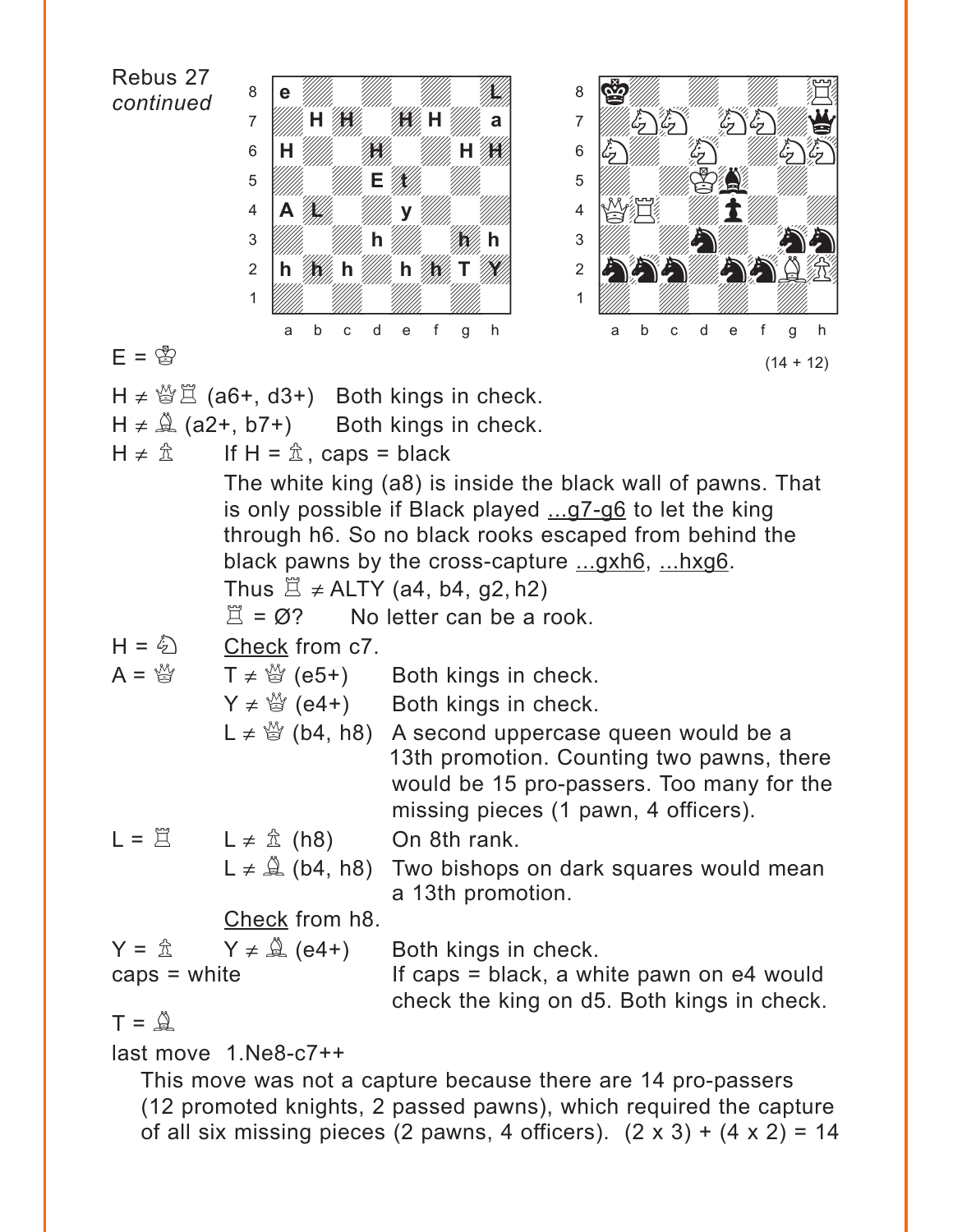<span id="page-14-0"></span>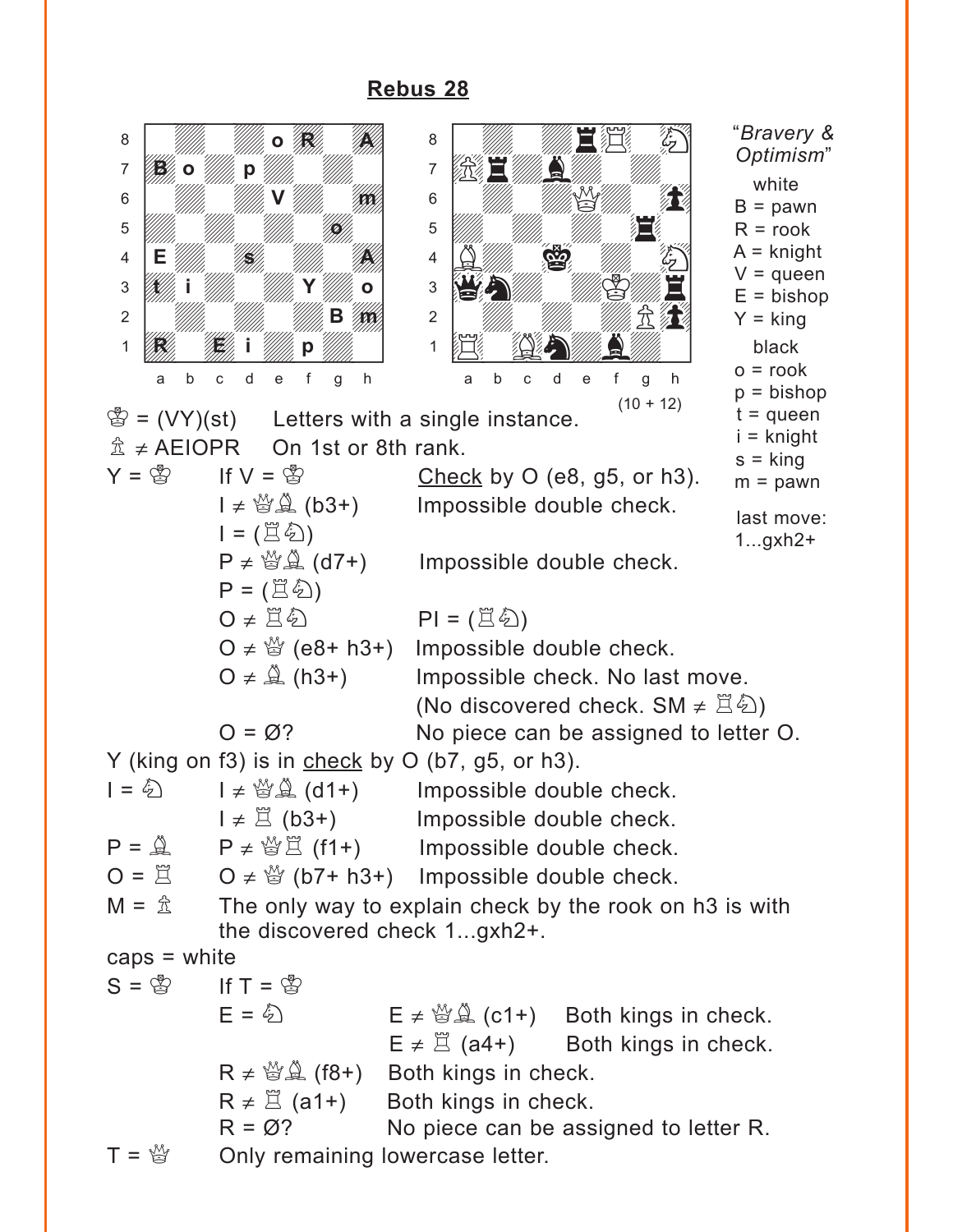





 $A = \bigotimes A \neq \bigotimes A$  (h8+) Both kings in check.  $E = \hat{\mathbb{Q}}$   $E \neq \hat{\mathbb{Q}} \hat{\mathbb{Z}}$  (a4+) Both kings in check.<br>  $R = \hat{\mathbb{Z}}$   $R \neq \hat{\mathbb{Q}}$  (a1+) Both kings in check.  $R = \overset{\sim}{\Box} \qquad R \neq \overset{\mathcal{M}}{\boxtimes} (a1+)$  $B = \hat{\mathbb{Z}}$   $B \neq \hat{\mathbb{Y}}$  (a7+) Both kings in check.  $V = \frac{M}{N}$ 

A ≠  $\Xi$  (h4+) Both kings in check.<br>E ≠  $\mathcal{L} \Xi$  (a4+) Both kings in check.



*Somewhere Safe to Fly*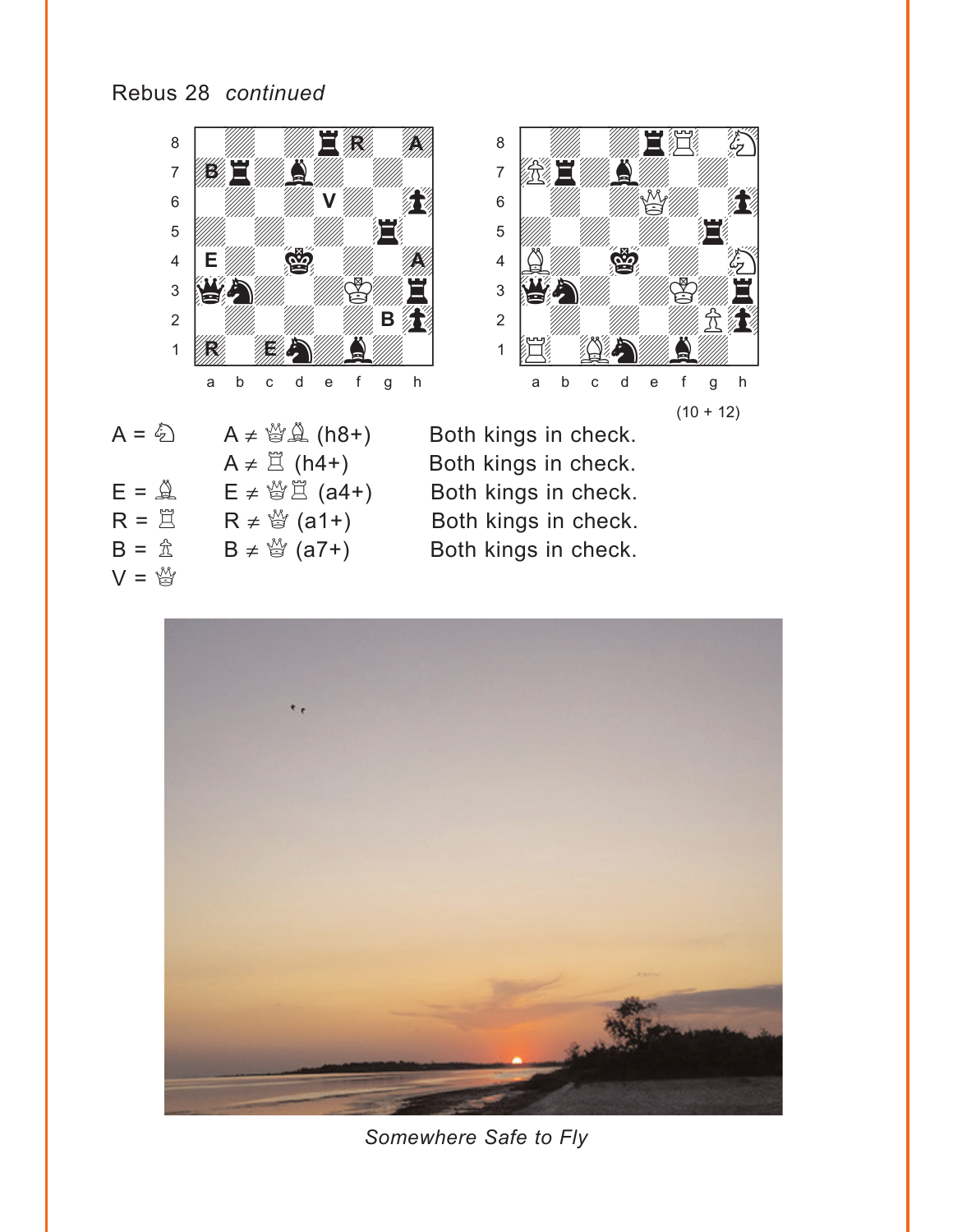<span id="page-16-0"></span>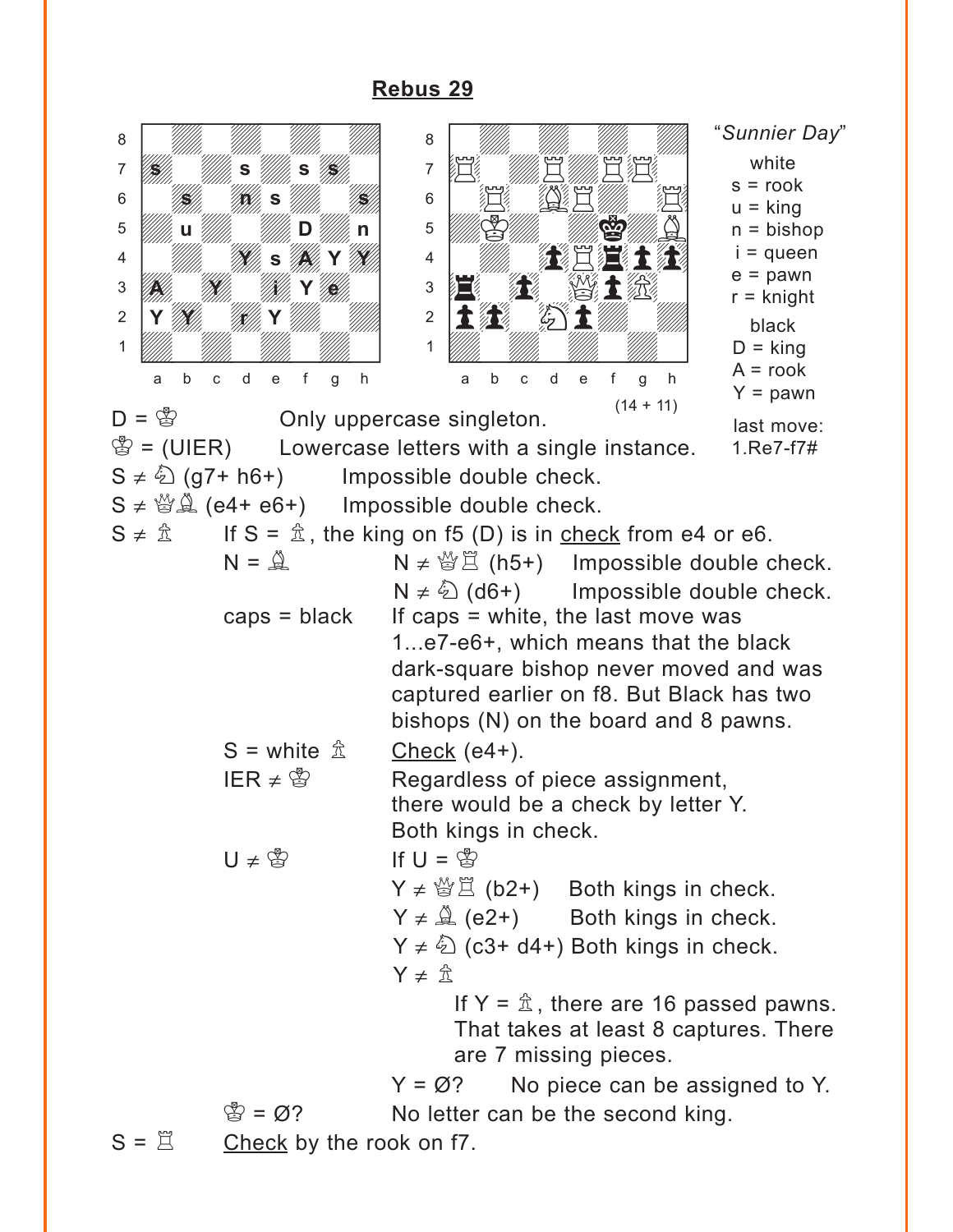Rebus 29 *continued*



So far we know that D is one king and that he is in check by a rook (S) on f7. So the other king cannot be in check.

 $Y \neq \mathcal{B}\times\mathcal{B}$  Regardless of piece assignment, the other king (UIER) would be in check by Y.

$$
Y = \mathcal{L}
$$

 $caps = black$  If caps = white, see diagram below.



The position is illegal because, with the given pawn formation, there are not enough missing pieces to account for the 6 promoted rooks.

There are seven missing pieces. Two are black. Five are white officers.

The most promotions that can be achieved with the capture of 5 white officers by black pawns is 5. White pawns would have to make captures to allow another promotion. Since the 8 white pawns are all on separate files, there had to be two captures. Either the same pawn capturing twice, returning to its original file, or two adjacent pawns making a cross-capture. That accounts for both missing black pieces.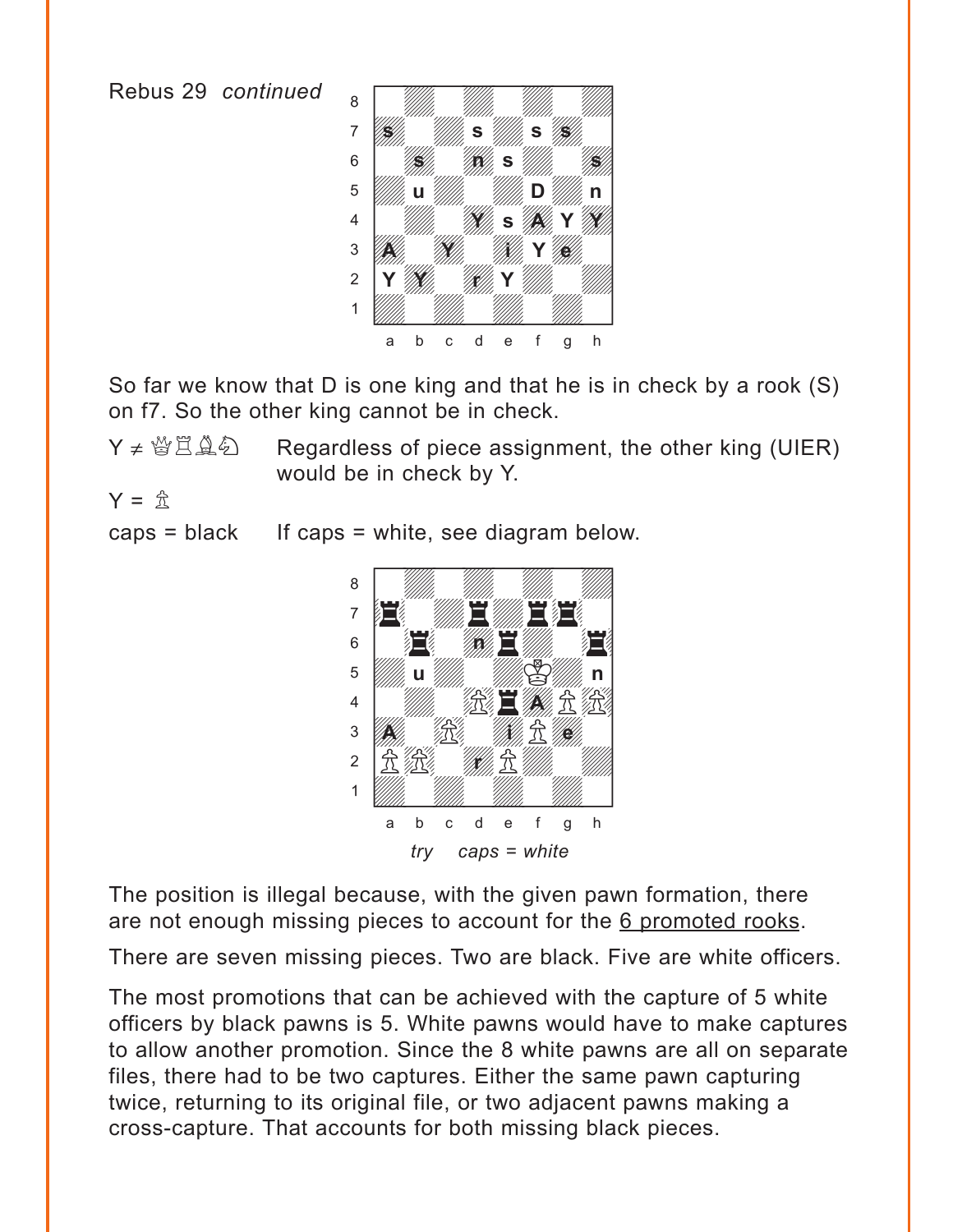Rebus 29 *continued*



Black pawns captured the missing white officers in order to promote. Ideally, taking 5 officers allows 5 promotions, but in this scenario, only 4 promotions are possible.

The complication is the fate of the black a-pawn. Here are three possibilities.

- (a) The black a-pawn was captured on the a-file. In that case, the white pawns made no captures, and there is no 6th promotion.
- (b) The black a-pawn captured on the b-file and is still on the board at b5.  $U = \hat{\mathbb{Z}}$ . However, the capture ...axb did not create a passed pawn. So only 4 missing white officers are available elsewhere, and only 4 promotions could be achieved by their capture. In that case, two captures by white pawns would have to allow two promotions.
- (c) The black a-pawn made two captures and promoted on c1. In that case, 3 missing white officers remain for capture elsewhere. Again, only 4 promotions are accounted for, and two captures by white pawns would have to allow two promotions.

To allow two black promotions, two adjacent white pawns must each capture to the adjacent file. This cross-capture could occur on the cd, fg, or gh files. We consider three cases.

If R or  $E = \hat{\mathbb{Z}}$ , then Black has a passed pawn which requires an additional capture. Impossible.

If U or  $I = \hat{\mathbb{Z}}$ , Black is missing a pawn and a minor piece. If the missing pawn is taken in the cross-capture, there would only be one additional promotion. If two officers are taken in the cross-capture, then one of the captured officers must be replaced by another promotion. The net result would be one additional promotion. Insufficient either way.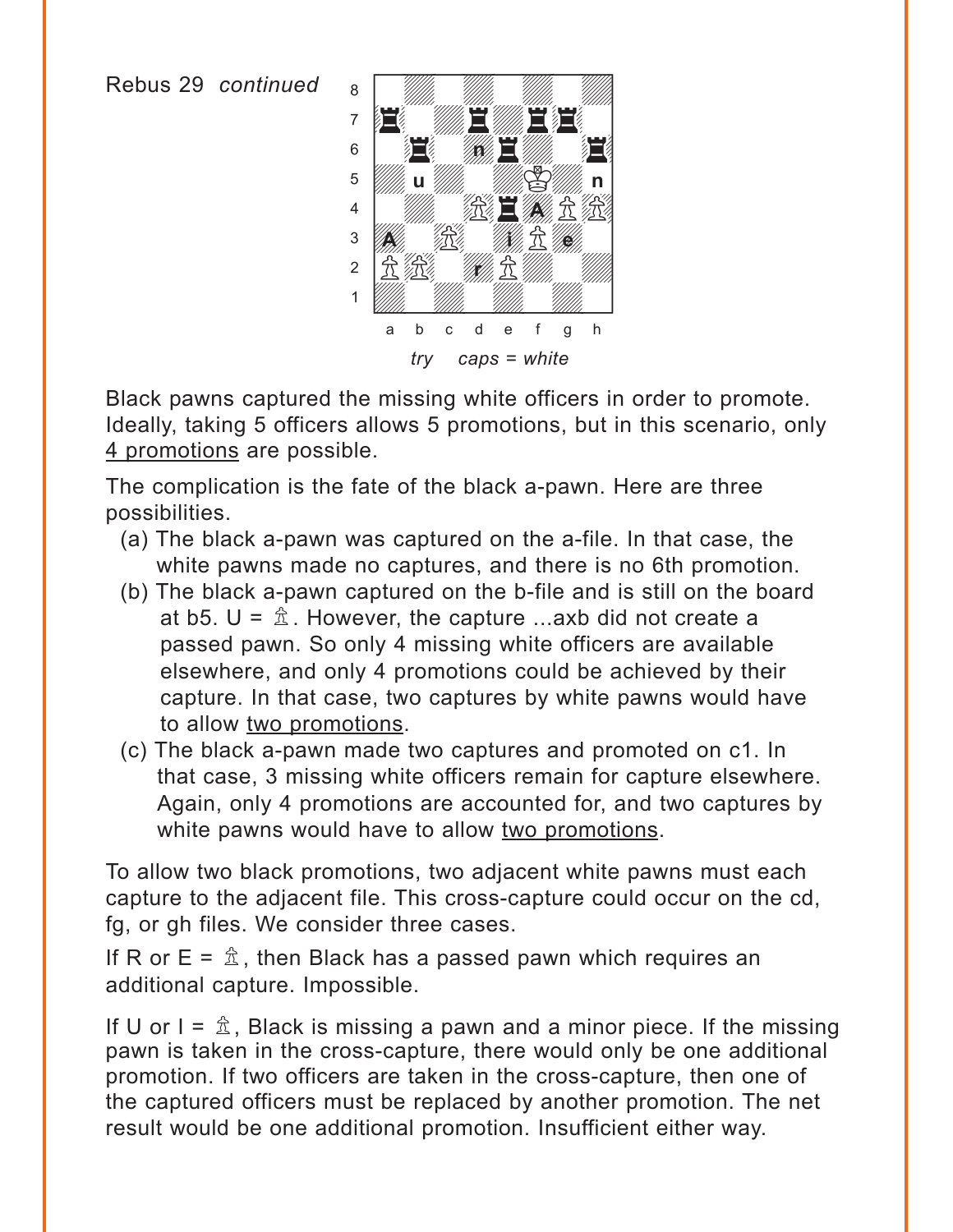If  $N = \hat{\mathbb{Z}}$ , see diagram at right.

Black is missing a bishop and a knight. To create two passed pawns, the white captures must occur on the fg files and they have to happen in a specific order. White begins with f2-f3. Then, with the black g-pawn advanced to g3, White captures f3xg4. Then, the black f-pawn advances to f2, followed by White's g2xf3. Black has two passed pawns on the fg files. Everything seems in order. But what about White's light-square bishop? Forever trapped inside the f1-g2-h1-h3 cage, it could never be captured to create a black passed pawn. So the position with caps = white is illegal.

caps = black See diagram at right.

 $U = \bigcirc$  RIE  $\neq \bigcirc$  Check by black pawn. Both kings in check.

 $A = \mathbb{Z}$   $A \neq \mathbb{Q}$  Both A's on dark squares.  $A \neq \hat{D}$  (a3+) Both kings in check. That takes care of the black pieces.



with the set of the set of the set of the set of the set of the set of the set of the set of the set of the set of the set of the set of the set of the set of the set of the set of the set of the set of the set of the set

 $N = \mathbb{R}$   $N \neq \mathbb{B}(\mathbb{R}^+)$  Impossible double check.  $N \neq \hat{\mathbb{Q}}$  (d6+) Impossible double check.  $N \neq \hat{\mathbb{Z}}$  If  $N = \hat{\mathbb{Z}}$ , White has 2 passed pawns and 6 promoted rooks. Black has 8 passed pawns. This situation would require at least 8 captures.

 $R = \hat{Q}$   $I \neq \hat{Q}$  (e3+) Both kings in check.  $E \neq \hat{\mathbb{Q}}$  (g3+) Both kings in check.

Let's update the diagram. In this position, the capture of all 7 missing pieces was necessary to achieve 6 promotions. This time there is no complication with a missing a-pawn. There are no captures to spare, so the last move had to be 1.Re7-f7#.

 $IE = (\mathcal{Y} \hat{\mathbb{Z}})$ 

 $I = \frac{M}{Q}$  If  $I = \hat{\mathbb{Z}}$ , White has a passed pawn on e3. This is the equivalent of a

7th promotion, which would require an additional capture.

where  $\frac{w}{2}$  is the set of  $\frac{w}{2}$ a ya *mai wa* wakazi wa 1972, wa <sup>7</sup> He *w* R and the  $\bullet$   $\mathbb{E}$   $\mathbb{E}$   $\mathbb{E}$   $\mathbb{E}$  $\mathcal{L}$  $\mathcal{L}$   $\mathcal{L}$   $\mathcal{L}$  $\mathbf{E}$   $\mathbf{L}$   $\mathbf{L}$  $2$  11  $\frac{1}{2}$  51  $\frac{1}{2}$ 1 *Údwarf William William William William William William William William William William William William William W* a b c d e f g h **i e** 

 $E = \hat{\mathbb{A}}$  A legal position.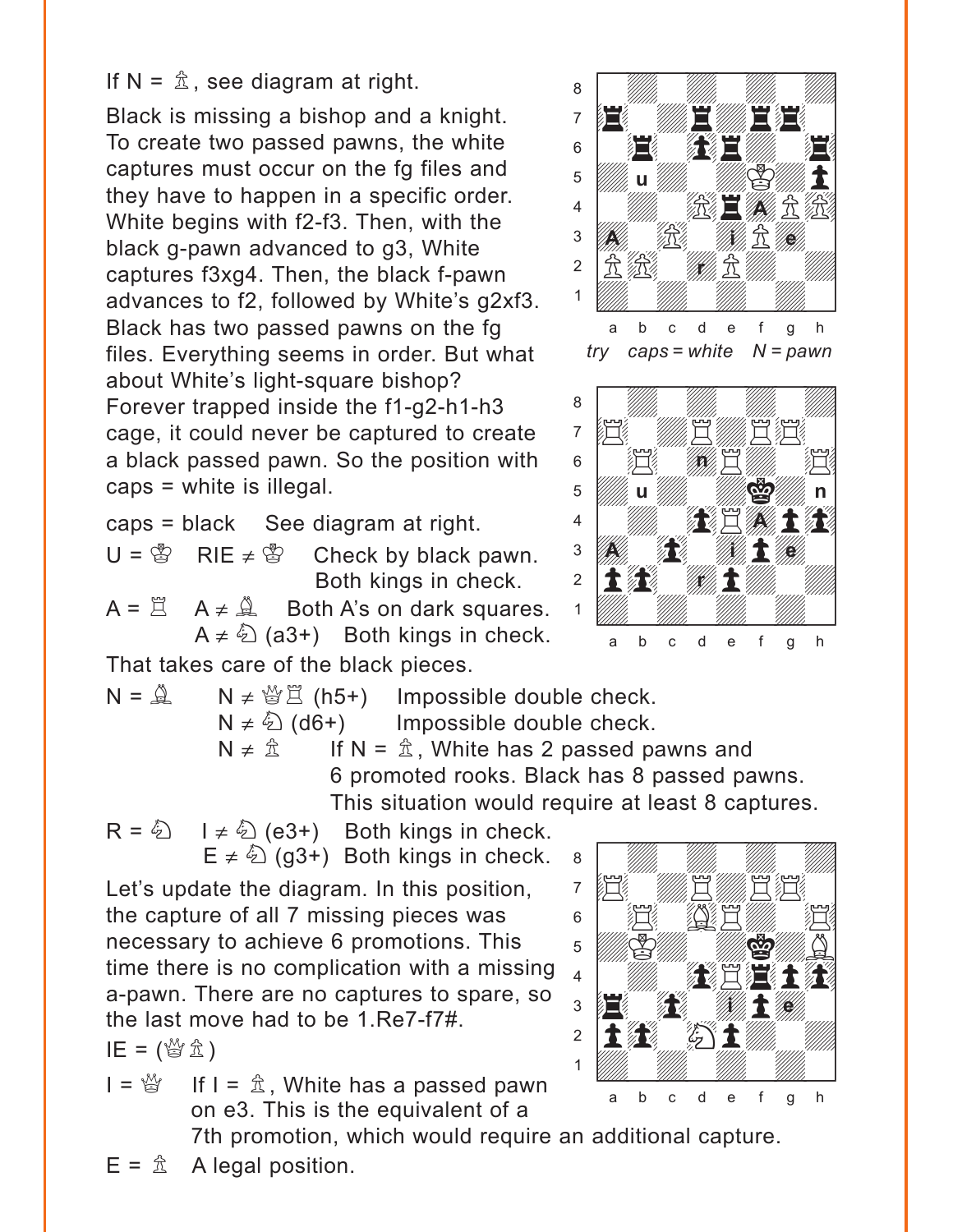# **[Rebus 30](#page-4-0)**

<span id="page-20-0"></span>

"*grade*"  $G =$  white rook  $R =$  black king  $A =$  white bishop  $D =$  white king  $E =$  black pawn last moves: 1. Nd7xNb8 2.c7xNb8=R#



 $RD = \frac{3}{2}$  The only two letters with a single instance.

 $G = \vec{R}$   $G \neq \hat{R}$  On 8th rank.

 $G \neq \mathcal{Q}$  Triple check regardless of colours.

 $G \neq \textcircled{2}$  (a7+) Impossible check regardless of colours.  $G \neq \mathbb{Q}$  If G and D are opposite colours, impossible

> double check (a6+, c6+). If G and R are opposite colours, impossible check from a6. Discovered check by a rook  $(A = \mathbb{Z}$  and Rb7-d7+) is impossible because the rook on e8 would also give check. Discovered check by a knight  $(A = \&$  and Nb7-a5+) is impossible because

the knight on d7 would also give check. One king is in double check by two rooks (b8 c5 or b8 c6). This is only possible with the promotion c7xb8=R++. So G is a white rook, R is the

black king, and D is the white king.  $A = \hat{A}$   $A \neq \hat{B}$  On 8th rank.  $A \neq \frac{M}{Q}$  Impossible multiple checks regardless of colours. Third check from a5 or e8.  $A \neq \hat{\bigcirc}$  Impossible multiple checks regardless of

colours. Third check from d4 or e7.

A is a white bishop.  $A \neq$  black  $\stackrel{a}{\rightarrow}$  (c4+) Both kings in check.

There are 5 promoted white rooks and 3 promoted white bishops, so the 8 E's must be black.

 $E = \hat{\mathbb{E}}$   $E \neq \hat{\mathbb{E}}$  (b4+) Both kings in check.  $E \neq \hat{A}$  (a4+) Both kings in check.  $E \neq \hat{\mathbb{Q}}$  (c3+) Both kings in check.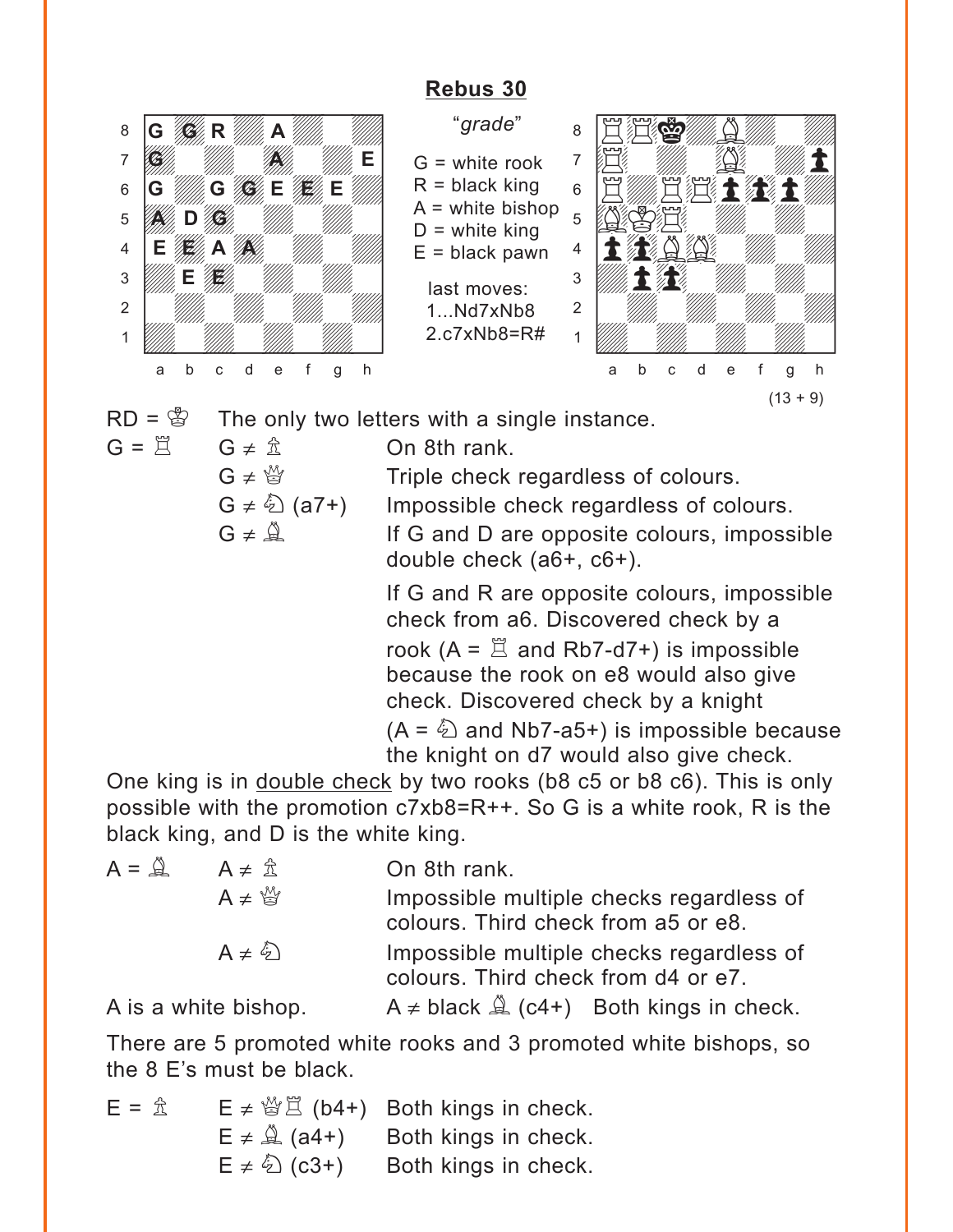Everything is solved except for determining the last two moves.

We already know that the last move was 1.c7xb8=R#. See diagram for the position before this move. But which kind of piece was captured on b8 and what was Black's previous move?

Black's previous move was not by the king. He would have been in an impossible multiple check on d7 or d8 and in an impossible rook check (a7+) on b7.



Black's previous move was not by the pawns on a4 b3 b4 c3 h7 because they have no "reverse mobility". It was not ...d7xe6 because that would require too many captures (4) by black pawns.

White has 8 promoted pieces, so all white pawns promoted. Black has 8 pawns. There are 10 missing pieces, all officers (3 white, 7 black).

Black has doubled b-pawns and no d-pawn, which means that there were two captures by black pawns. That accounts for two missing white pieces, leaving one available for capture elsewhere.

Black is missing 7 pieces. One was captured on b8 on the last move. That leaves 6 missing black pieces to explain 7 white promotions and a white passer on c7.

The white c-pawn could have reached c7 without making a capture (after the black c-pawn captured somewhere on the b-file). The white d-pawn could have promoted on d8 without making a capture after the black d-pawn captured somewhere on the c-file.

The other 6 white pawns had to make a capture to promote. The captures on the kingside had to be done in a specific order. The h-pawn had to capture on g7 after Black played ...g7-g6. But before that, the white g-pawn had to capture on f7 after Black played ...f7-f6. And before that, the white f-pawn had to capture on e7 after Black played ...e7-e6. (The white e-pawn captured on the d-file.) So the black pawns on e6 f6 g6 all moved earlier.

Therefore the previous move by Black had to be by the piece that was captured on b8. It was not a queen or rook because if it came from b6 or b7, it would already be checking the white king. It was not a bishop because there are no squares it could come from. So it had to be a knight. The only square it could move from is d7.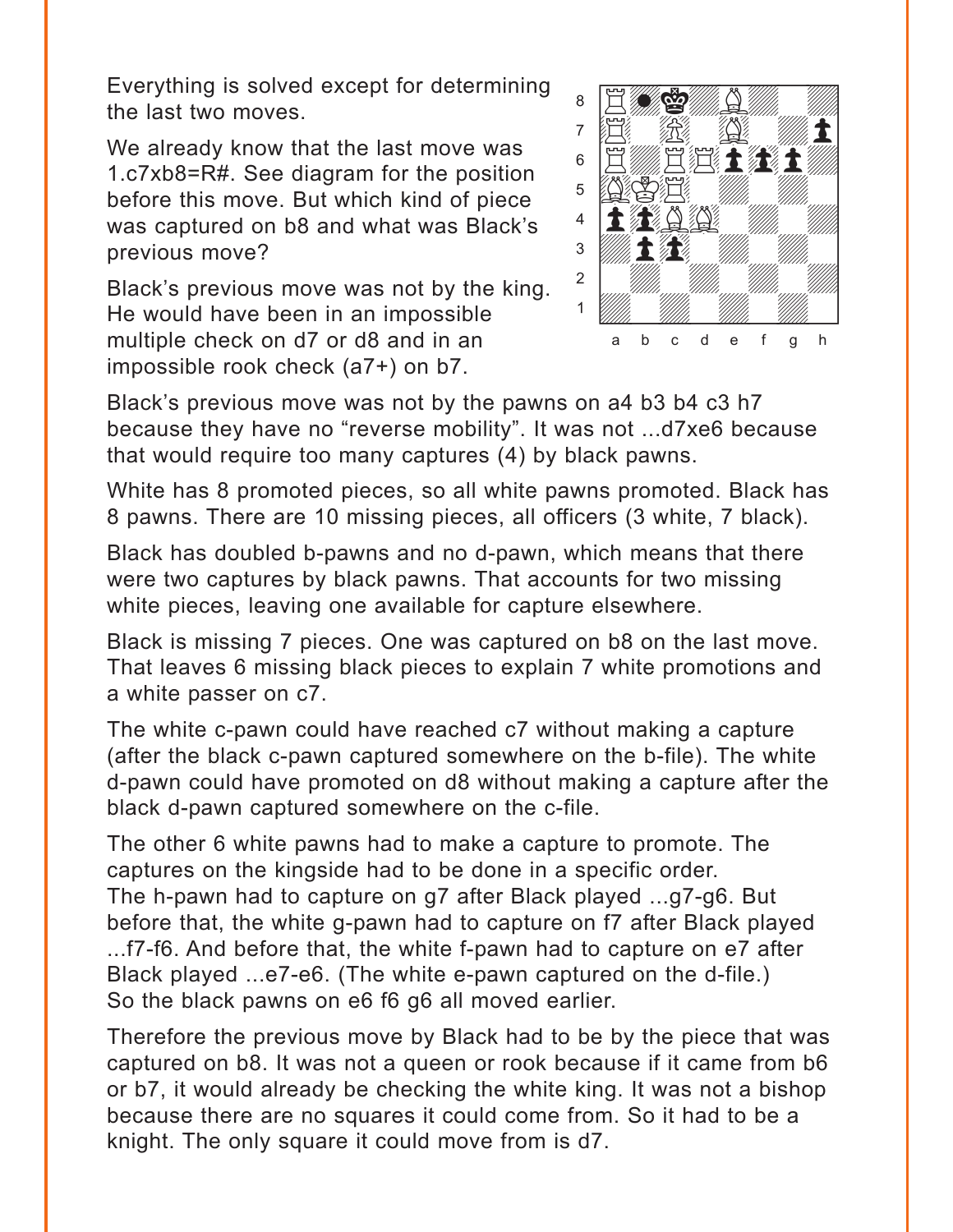<span id="page-22-0"></span>

The knight move from d7 had to be a capture. If b8 were vacant, there would be an impossible check from the white rook on a8. The white piece captured on b8 could not be a queen because White would not have a legal move on the preceding turn. The non-capture Qb6-b8+ is impossible because the white rook on a8 would already give check. The capture Qb6xb8+ is impossible because all missing black pieces are accounted for elsewhere. The only other missing white pieces are knights.

Therefore the last two moves were 1...Nd7xNb8 2.c7xNb8=R#. The disappearance of two knights with underpromotion to rook.

# *REBUSLAND SPECIAL*

Letters are not essential in a chess rebus. They can be replaced with any kind of symbol. This works easily for problems with only capital letters. Here is an alternative setting for rebus 31.



Each symbol represents a different type of piece of a specific colour. Determine the position and last move. *See next page for solution.*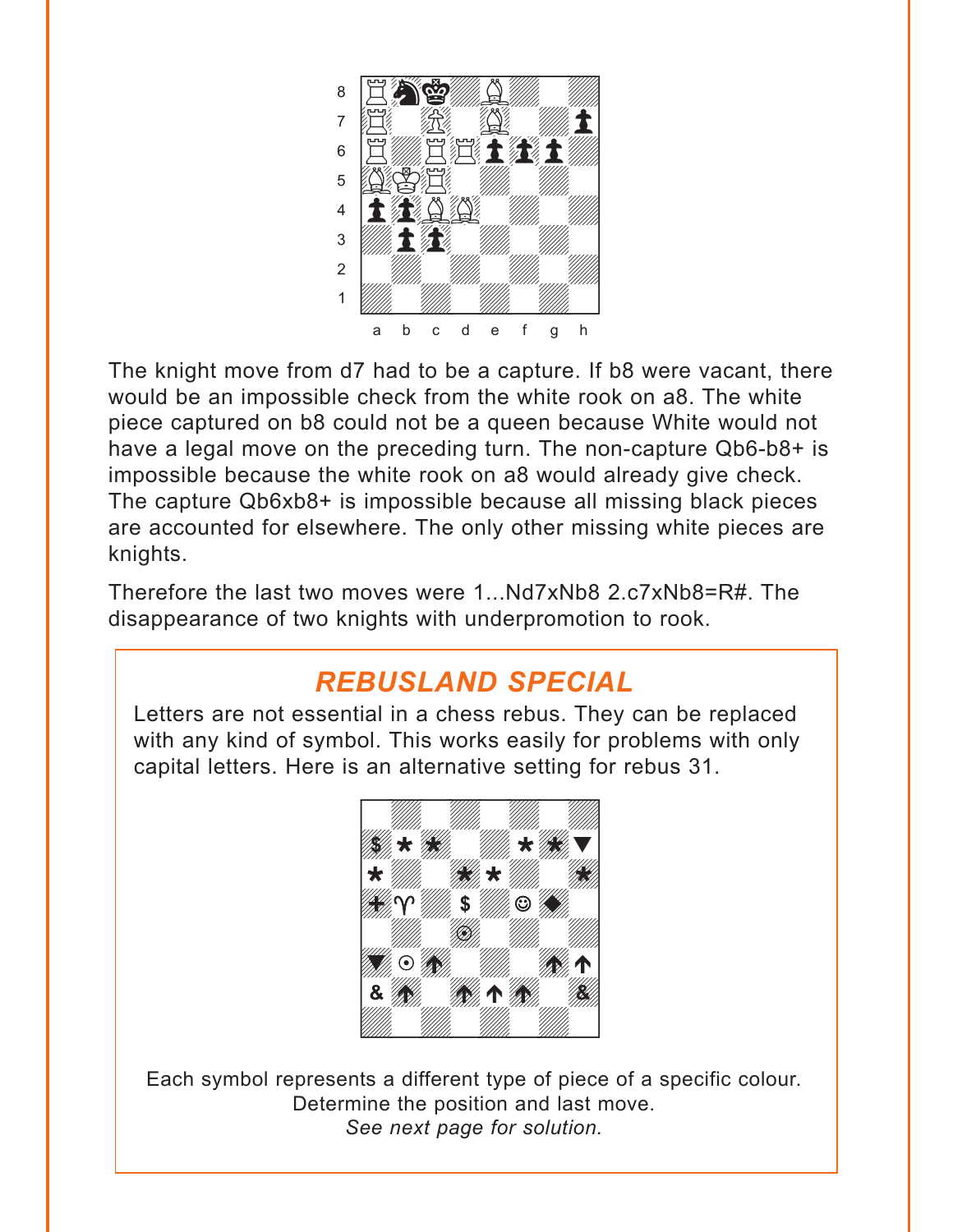# **[Rebus 31](#page-5-0)**



 $\mathcal{B} = (LUS)$  The only letters with a single instance.

 $L = \mathcal{L}$  U and S are adjacent, so they cannot both be kings.

It seems likely that E and N are pawns. And that is the case. Proving it is not easy. We will do that on the next page, but first let's solve the rest of the problem.

 $E =$  black  $\hat{\mathbb{Z}}$  N = white  $\hat{\mathbb{Z}}$ 

With colours reversed  $(E = white)$ , there would be 16 passed pawns, which would require 8 captures. Only 5 pieces are missing.

L = black  $\mathbb{S}$  If L = white  $\mathbb{S}$  Impossible check by pawn a6. U = white  $\mathscr{L}$  If S = white  $\mathscr{L}$  Impossible check by pawn h6. The white king is in check by the pawn on e6.

The last move was either 1...d7xe6+ or 1...e7-e6, which means that there were unmoved pawns on b7 d7 or on e7 g7. So one of the black bishops was captured on its original square (c8 or f8).

There are also unmoved pawns on b2 d2, so one white bishop was captured on its original square (c1).

Therefore, any letter with two instances is not a bishop (or a queen). No promotions are possible with 16 pawns on the board.

RBAD  $\neq \hat{A}$  These four letters must be the rooks and knights.

| $A = black \n\mathbb{E}$                              | $A \neq \hat{\varphi}$<br>$A \neq$ white $\Xi$ | Impossible multiple checks regardless<br>of knight's colour (d4+, e6+).<br>Both kings in check (b3+, e6+). |
|-------------------------------------------------------|------------------------------------------------|------------------------------------------------------------------------------------------------------------|
| $R = black \&$                                        | $R \neq \overline{\beta}$                      | Impossible multiple checks regardless<br>of knight's colour (d5+, e6+).                                    |
|                                                       | $R \neq$ white $\hat{\varphi}$                 | Both kings in check (a7+, e6+).                                                                            |
| $B =$ white $\Xi$<br>$D =$ white $\hat{\mathfrak{D}}$ | B $\neq$ white $\&$                            | Both kings in check (a3+, e6+).                                                                            |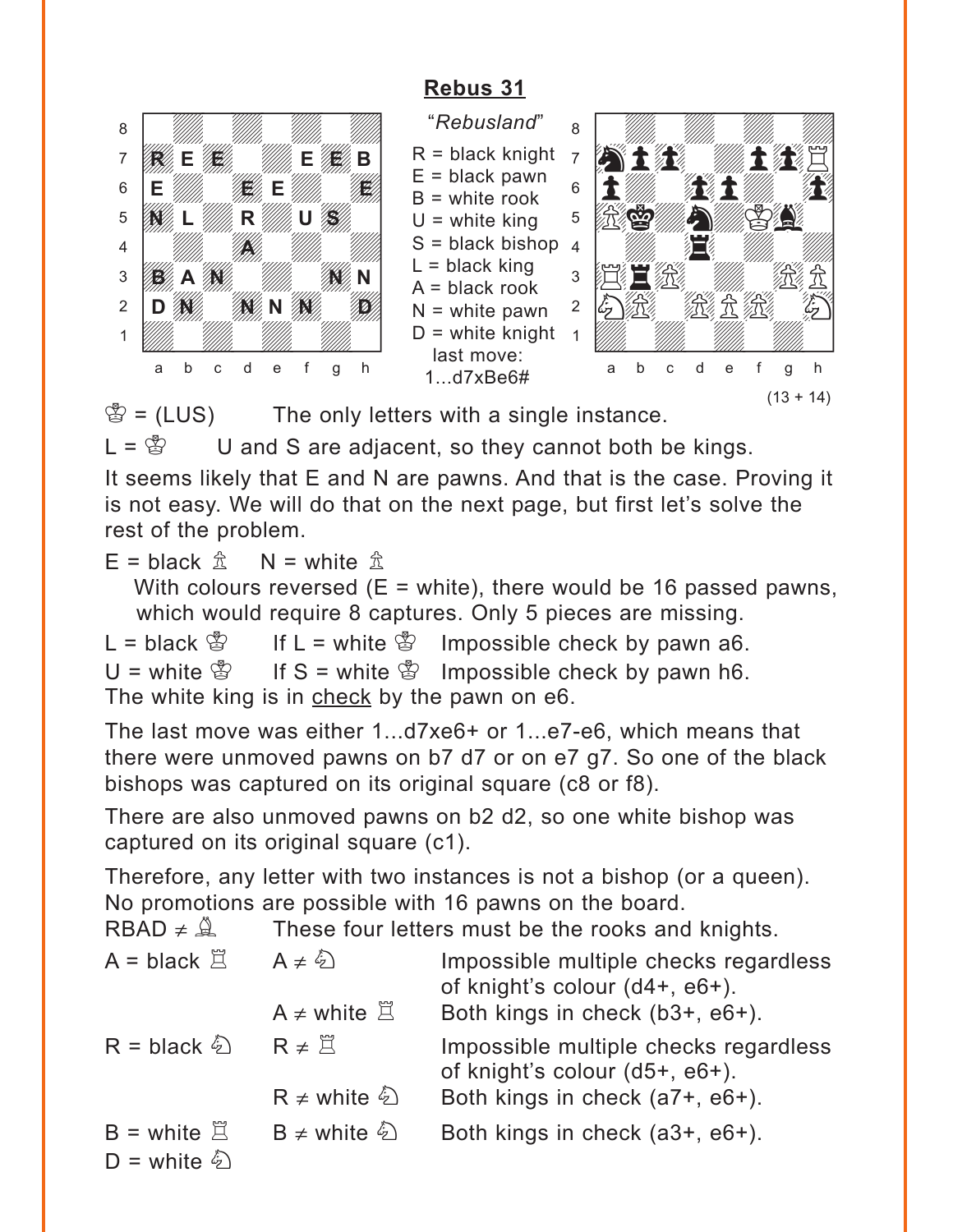## <span id="page-24-0"></span>Rebus 31 *continued*

The only way for black rooks (b3 d4) to have escaped from behind the black wall of pawns is by the cross-capture ...e7xd6 and ...d7xe6.<br>So the last move was 1, d7xe6+ So the last move was 1...d7xe6+.

Three white pieces were captured. One was the dark-square bishop captured on c1. The other two (queen and bishop) were captured on d6 and e6. The light-square bishop must have been captured on the light square e6. Last move: 1...d7xBe6#.

At this point we have 13 white pieces on the board and 3 white pieces captured. So the one remaining letter (S) must be black.



 $S = black \stackrel{\triangle}{=}$   $S \neq black \stackrel{\triangle}{=}$  Impossible double check (g5+, e6+).

Now for a proof that  $EN = \hat{\mathbb{A}}$ . Obviously, E and N are opposite colours.

If neither E nor N are pawns, then both kings are in check. One by E and the other by N, regardless of piece assignment. Each of the king candidates (LUS) is "attacked" by E and N along a rank or file, on a diagonal, and *knightwise*.

If one of the letters E and N is an officer and the other is a pawn, then one side has 6 promoted pieces and the other side has 8 pawns. This means that the promoting side could not have captured any pawns. So a single capture could only achieve one promotion.

> A 'pawn x officer' by the promoting side allows one promotion. A 'pawn x pawn' capture by the side with 8 pawns allows one promotion for the opponent.

In this situation, 6 promotions require 6 captures, but only 5 pieces are missing.

E and N must both be pawns.

*[What if we said these puzzles were too easy?](#page-5-0)* "I would not believe you." eye-wood-knot-bee-leave-ewe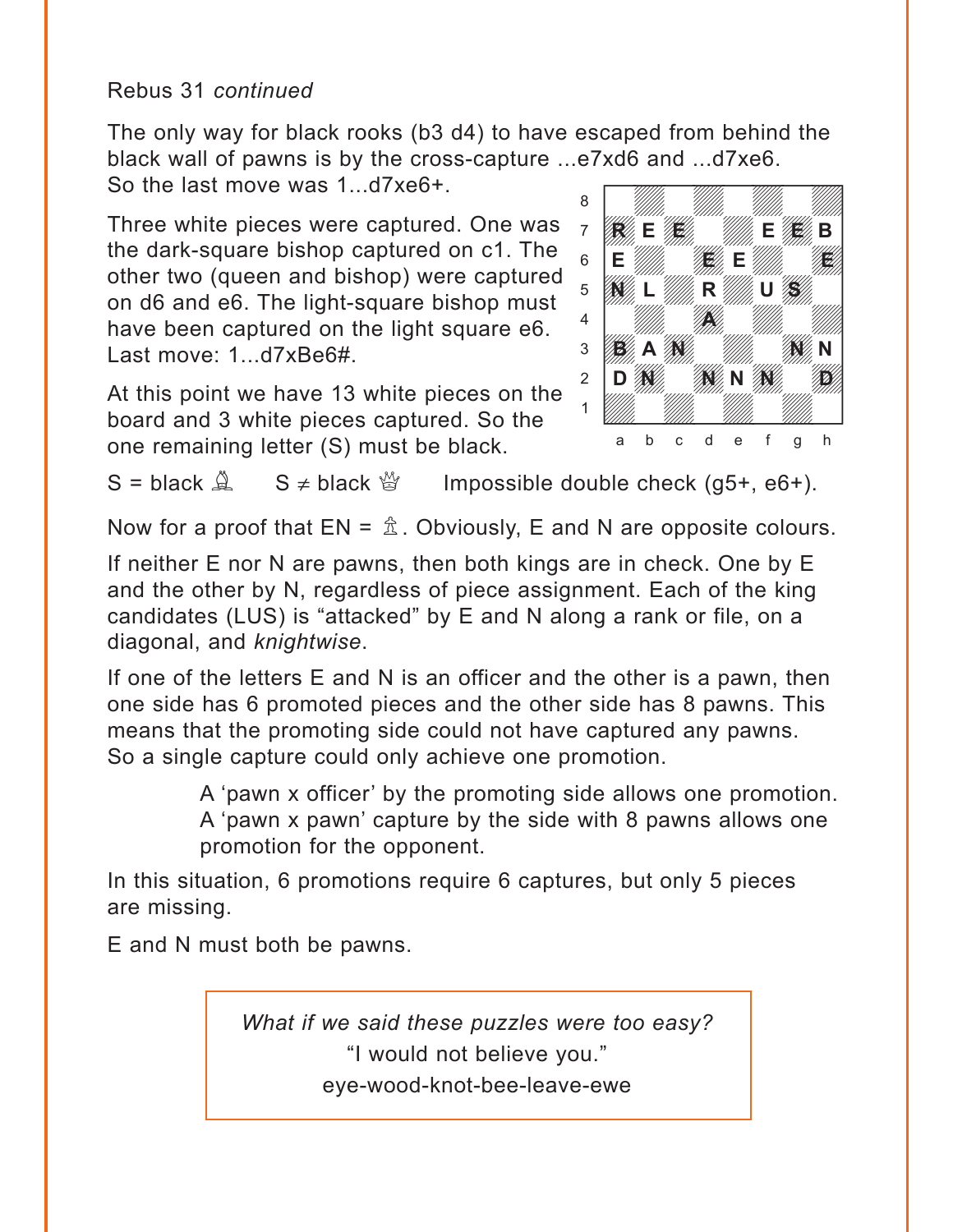# **[Rebus 32](#page-6-0)**

<span id="page-25-0"></span>

"*winter*" W = knight  $I =$ queen  $N = b$ ishop  $T =$ rook  $E =$ king  $R =$  pawn

last move: 1...Bg5-f4+



There are 31 pieces on the board, including 16 R's, so many deductions are very easy.

- $R = \hat{\mathbb{Z}}$  Since only one capture was possible, we know that the R's on the 2nd and 3rd ranks are white and those on the 4th to 7th ranks are black.
- $N = \mathbb{R}$  There are unmoved pawns on b2 d2 and b7 d7. If  $N \neq \mathbb{Q}$ , then two bishops were captured on c1 and c8. But only one piece is missing. The bishops on c8 and f4 (dark) are black. The bishops on c1 and g6 (light) are white.
- <sup>U</sup>New = (EI) Letters with one uppercase, one lowercase.
- 

 $F = \overset{\circ}{\otimes}$  If  $I = \overset{\circ}{\otimes}$ 

The king on f5 must be black. Otherwise there is an impossible check by the pawn on e6. Both kings are in check by a bishop (f4+, g6+).

- $I = \mathbb{Q}$
- $T = \mathbb{Z}$  No white rooks could escape from behind the white wall of pawns.

 $W \neq \mathbb{Z}$  There are 4 W's (3 in front of white pawns). The rook on e1 is white. The rooks on c3 e8 are black.

 $W = \hat{\phi}$ 

Piece assignment is solved, but colouring of WEI must still be decided.

If the king on g8 is white, there is an impossible check by the black rook on e8. Therefore the king on g8 is black and the king on h2 is white. The king on h2 is in check by the bishop on f4.

The knights on e7 and f6 are black, otherwise both kings would be in check. The knights on a2 and a8 are white.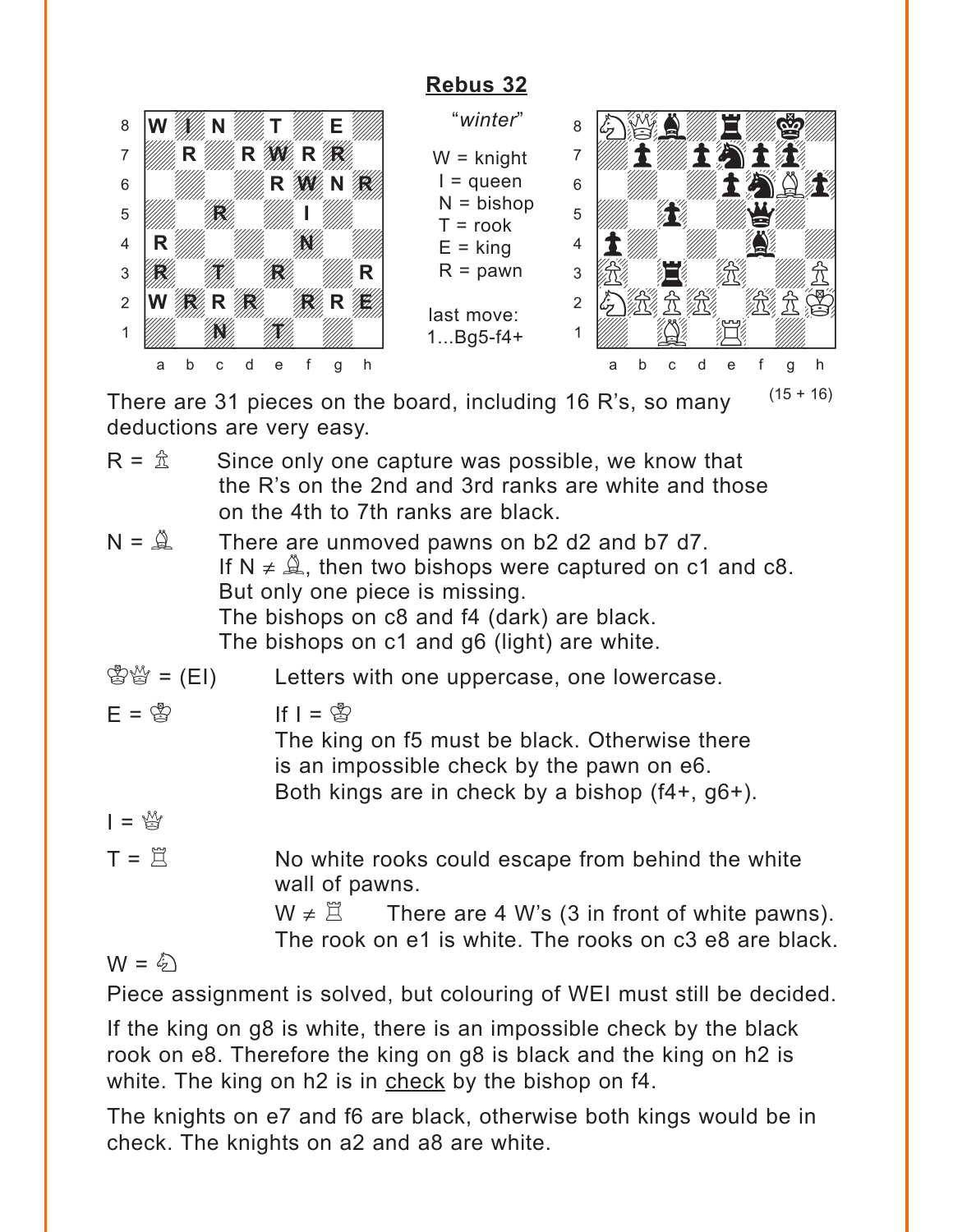<span id="page-26-0"></span>The last move had to be 1...Bg5-f4+. This move was not a capture because the only missing piece is a white rook which was captured earlier inside the white wall of pawns.

If the queen on b8 is black, then the white king on h2 would already be in check before 1...Bg5-f4+. Therefore the queen on b8 is white and the queen on f5 is black.



 $P = \hat{\mathbb{Z}}$  There are 16 P's. There were no promotions.

 $\mathbb{S}^{\omega}$  = (SI) Letters with one uppercase, one lowercase.

 $E \triangleq \epsilon$  = (RNG)

 $N = \mathbb{R}$   $\lt R \neq \mathbb{R}$  All three instances are on dark squares.  $G \neq \mathbb{Q}$  All three instances are on light squares.

All four bishops are on the board. None are on their original squares. For them to escape the 1st and 8th ranks, some of the pawns on the 2nd rank must be black and some on the 7th rank white.

There are two missing pieces (one rook, one knight). Their capture could create two sets of inverted pawns (white above black) on adjacent files. The only cross-capture that allows all bishops to escape is on the ed files.

The pawns on d2 e2 are black. The pawns on d7 e7 are white. On the other files, the pawns "on the bottom" are white.

Time for a fresh diagram.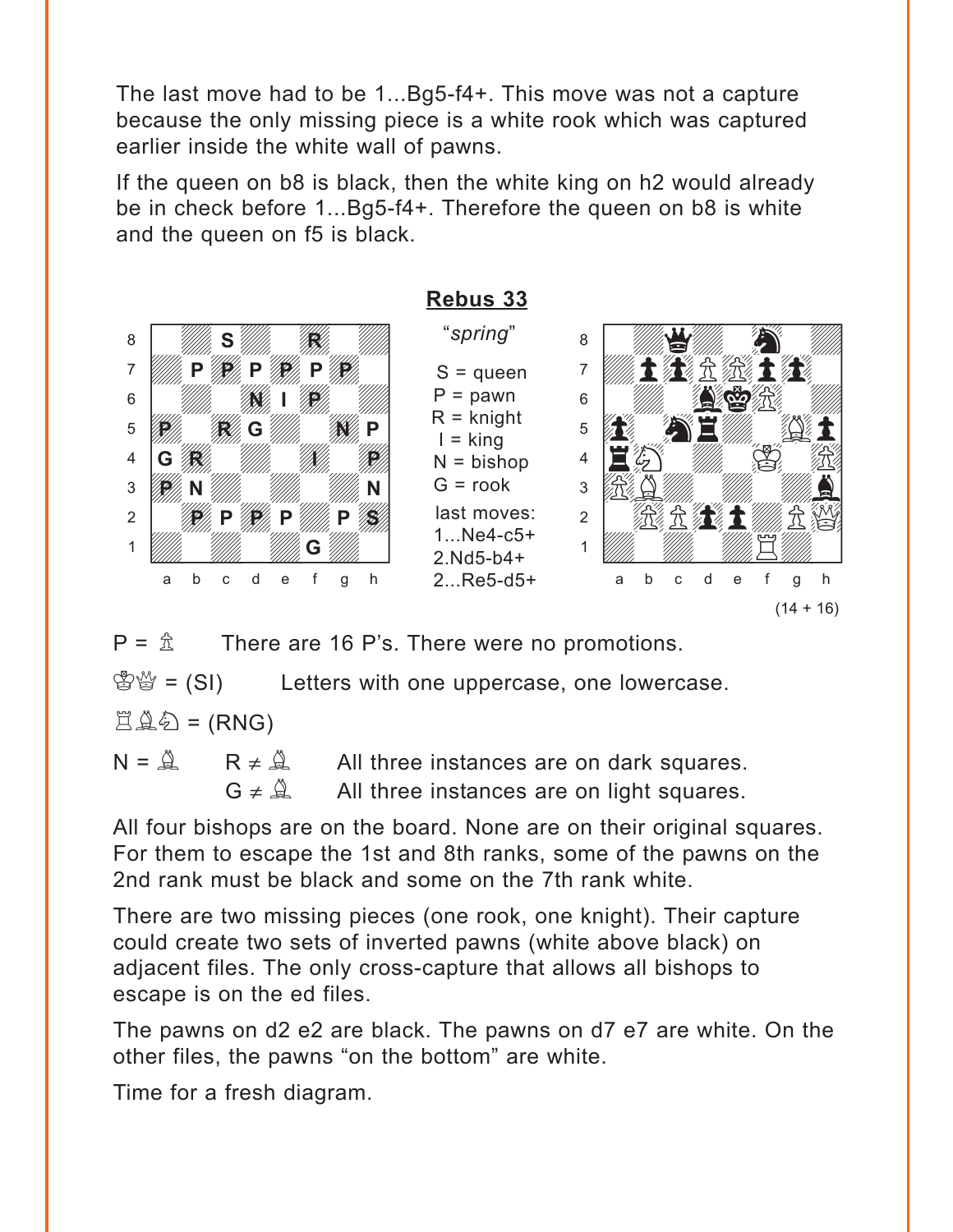*Rebus 33 continued*



 $I = \circledS$  I am king.

 $S \neq \mathbb{S}$  A black king on c8 would be in an impossible check by the pawn on d7, which could not have captured from c6 since it is the original e-pawn.

> A white king cannot be on the 8th rank because there is no way past the pawns on b7 c7 f7 g7.

 $S = \frac{M}{N}$ 

The king on e6 is black. If it were white, there would be an impossible check by the pawn on f7.

The king on f4 is white. It is in check by one of the dark-square bishops on d6 or g5.

The bishop on g5 is white. If it were black, the last move would have to be a capture. Both missing pieces were capture by pawns. So the white king on f4 is in check by the black bishop on d6.

The bishop on h3 is black. If white, both kings are in check. The remaining bishop on b3 is white.

The queen on h2 is white. If black, there would be an impossible double check. The queen on b5 is white.

Let's update the graphics again.

# *Crunch Time*

*In case you were wondering, there are nearly half a billion ways to assign pieces in a twelve letter split-colour rebus. 479,001,600 to be exact (12!). If the kings are known, there are still 3,628,800.*

*Perhaps some kind mathematician will calculate the numbers for a six letter colour-free rebus with 32 pieces. Thanks!*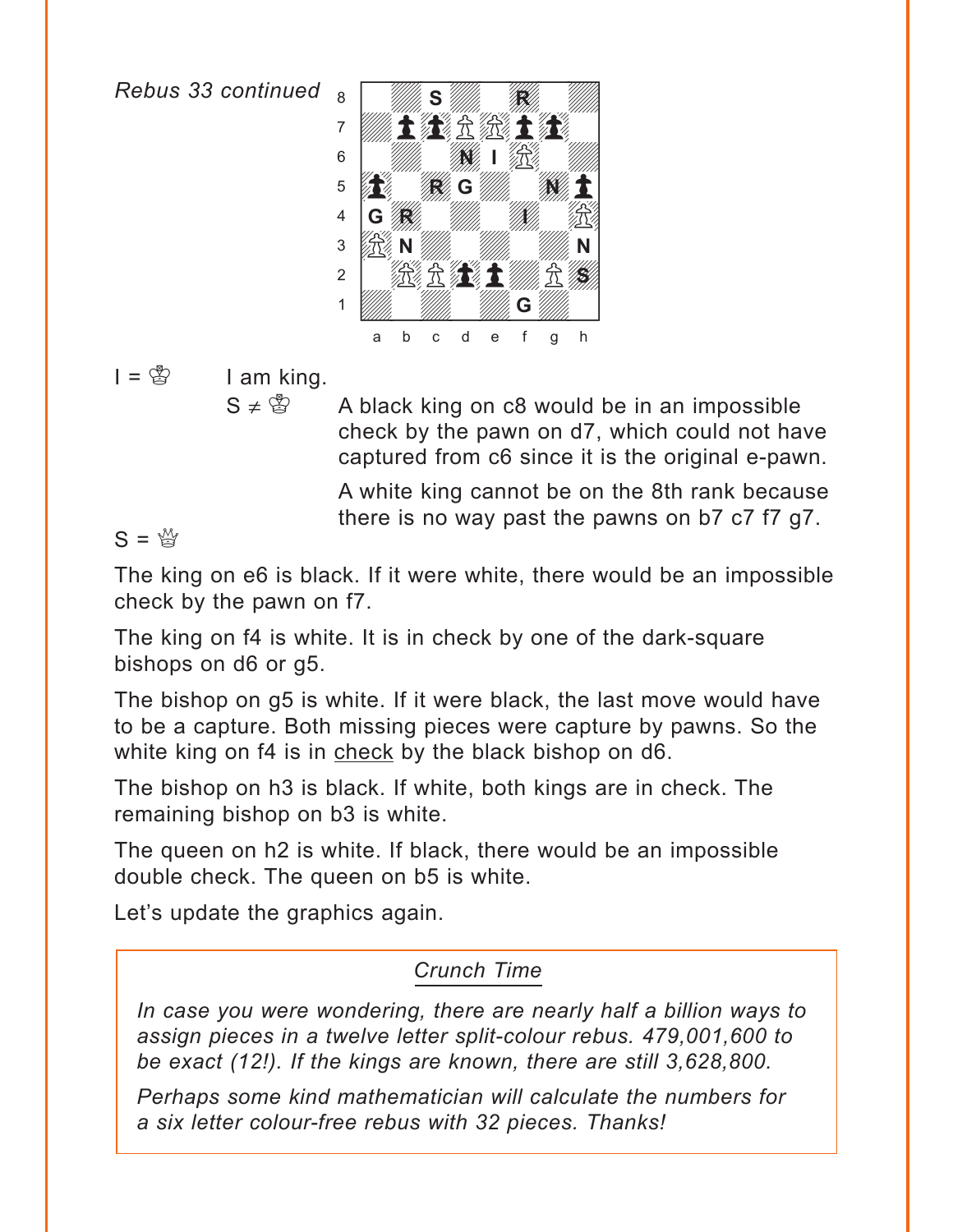

 $G = \mathbb{Z}$  Check from the bishop on d6 can only be explained with a discovered check on the last move by ...Re5-d5+ This move was not a capture because both missing pieces were captured by pawns. The rook on d5 is black.

The rook on f1 is white. If black, impossible double check.

 $R = \hat{Q}$  The knights on c5 and f8 are black. If white, both kings in check. The knight on b4 is therefore white.

The pieces taken in the cross-capture on the ed files were necessarily the same colour. The missing knight is white, so the missing rook must also be white. So the rook on a4 is black.

The position before ...Re5-d5+



Black is in check by the bishop on b3. This is only possible if the previous move was Nd5-b4+. Before that move, the white king was in check from the rook on a4, which could only happen by ...Ne4-c5+.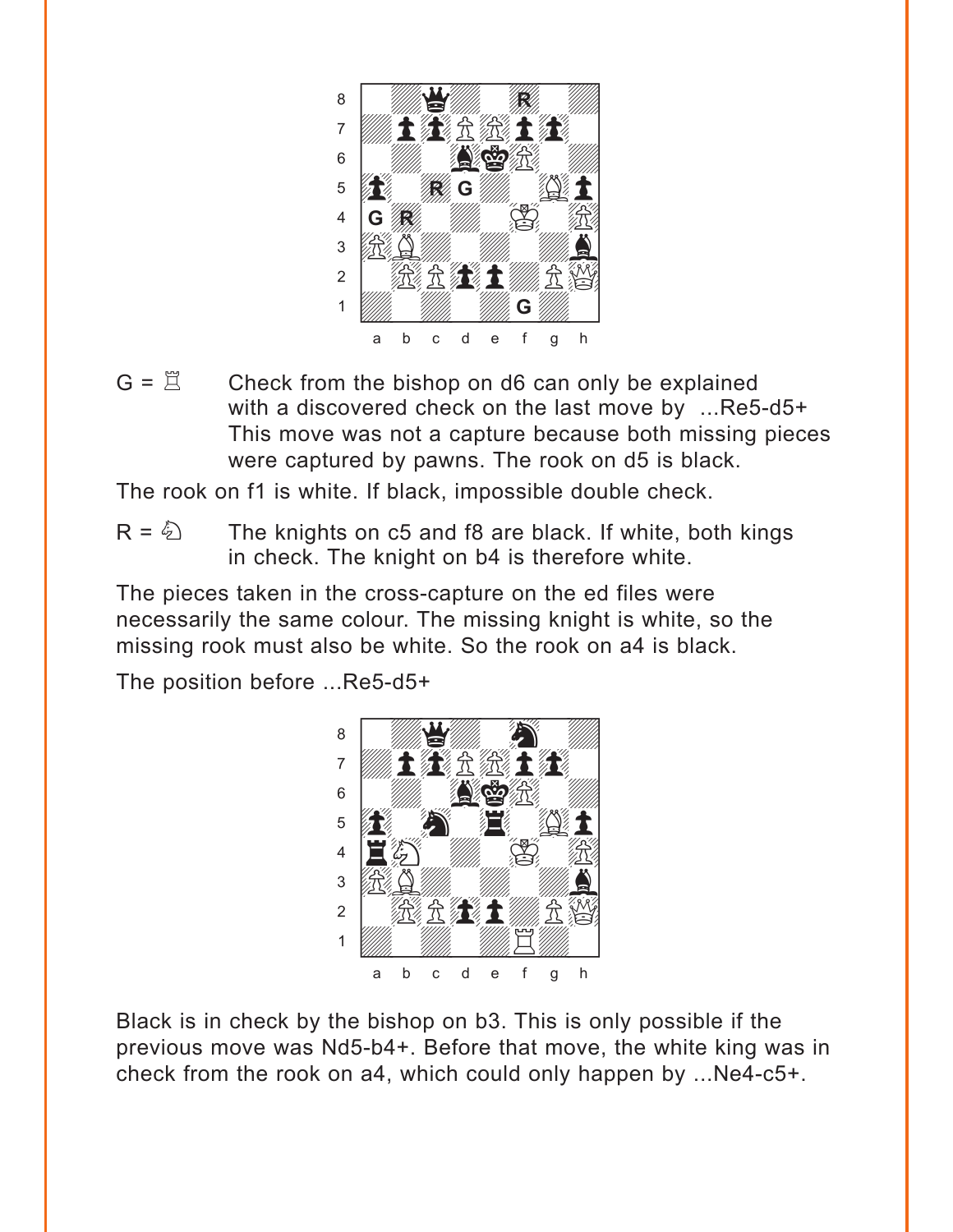

*The future is uncertain. And the end is always near.*

© Jeff Coakley & Andrey Frolkin 2020. Drawings by Antoine Duff. Paintings by Nina Omelchuk. All rights reserved.

*An index of rebus problems and articles published by Andrey Frolkin and Jeff Coakley since 2016 is appended on the following pages. An updated list for 2021-2022 is given in the archives.*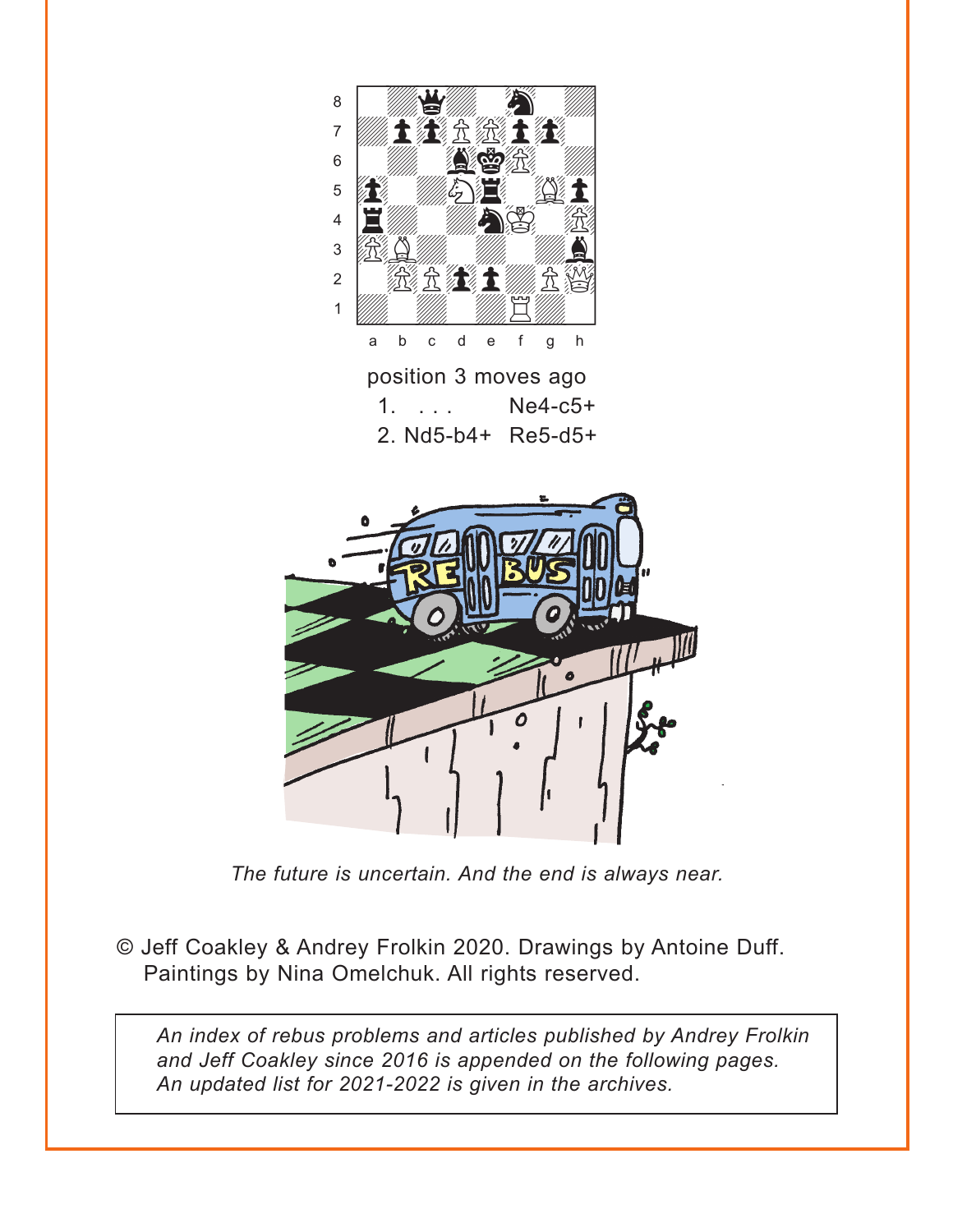# **CHESS REBUS INDEX** ARTICLES and PROBLEMS

by Andrey Frolkin and Jeff Coakley 2016 - 2020

*updated October 2020*

### *ARTICLES*

#### *ChessProblems.ca Bulletin*

The Elvis Effect April 2016 Issue 8 (page 263)

Exploring Colours in Chess Rebuses August 2016 Issue 9 (page 316)

Minimalism in Chess Rebuses April 2017 Issue 11 (page 452)

Elvis Rides the Minibus August 2017 Issue 12 (page 555)

Four Rebuses for the Bulletin July 2018 Issue 14 (page 555)

Three Rebuses for the New Year December 2018 Issue 15 (page 730)

Multicoded Rebuses June 2019 Issue 16 (page 757)

The Ambiguous Nature of All Things December 2019 Issue 17 (page 823)

The Continuity of Ambiguity June 2020 Issue 18 (page 885)

#### *Problemas*

New Directions in Chess Rebuses July 2016 Issue 15 (page 384)

Double Encoder Rebuses April 2019 Issue 14 (page 749)

#### *Puzzling Side of Chess*

Year of the Rebus February 2017 column 133

Rebusland March 2020 column 188

Return to Rebusland July 2020 column 192

A Multitude of Multiambiguity October 2020 column 194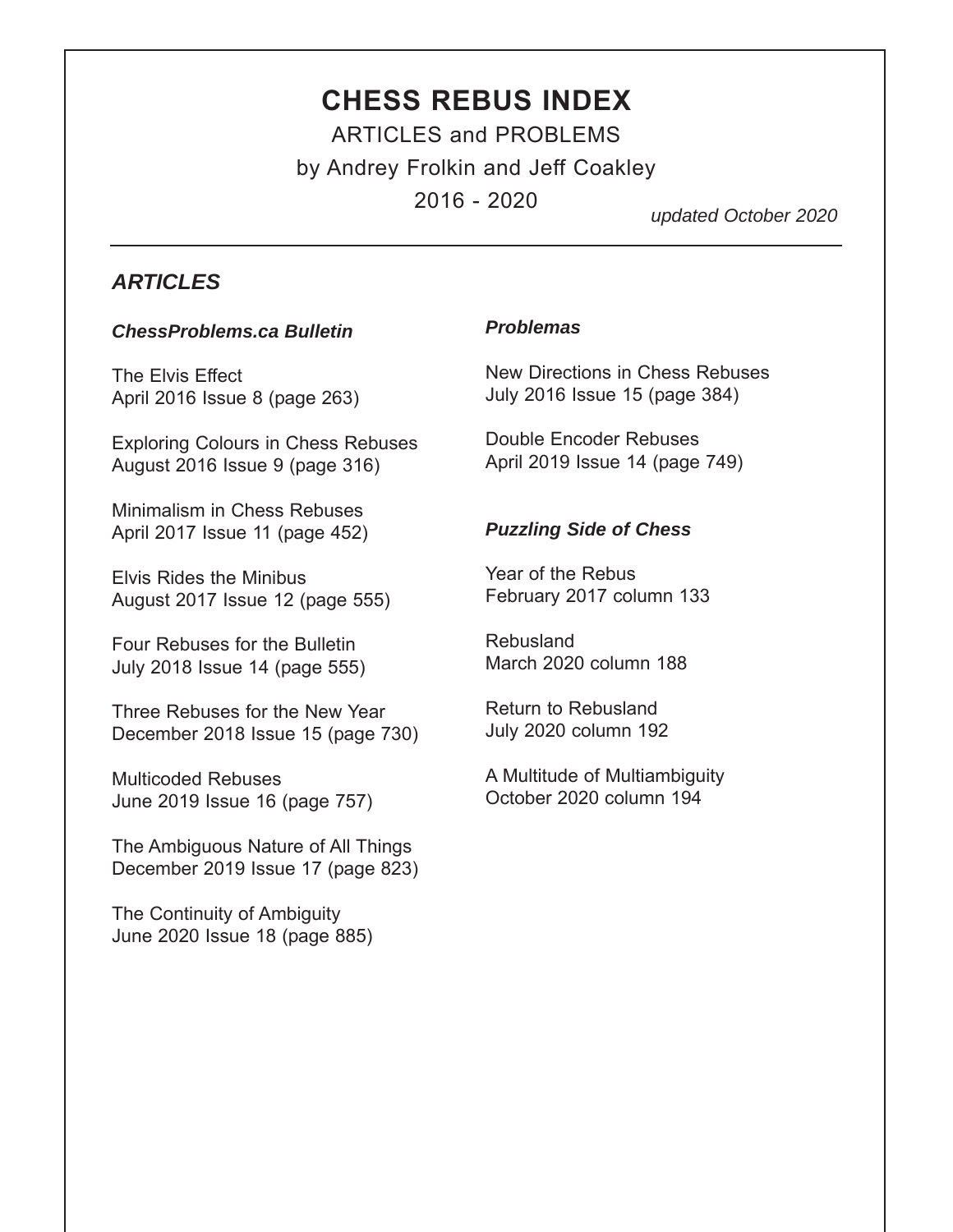## *MAGAZINES*

#### *ChessProblems.ca Bulletin*

|                                               |                                | August 2017 Issue 12      |                                |
|-----------------------------------------------|--------------------------------|---------------------------|--------------------------------|
| April 2016 Issue 8<br>intro (page 263) KQRBNP |                                | intro (page 555) Rebus Us |                                |
| $EE-1$                                        | Crowns (JC)                    | $ER-1$                    | Sixteen                        |
| $EE-2$                                        | Presley                        | $ER-2$                    | <b>Prince Edward Island</b>    |
| $EE-3$                                        | Hound Dog                      | ER-2b                     | Piper                          |
| $EE-4$                                        | <b>Elvis</b>                   | $ER-3$                    | Elemenopy                      |
|                                               |                                | ER-4                      | Royal                          |
| $EE-5$                                        | Kings                          | $ER-5$                    | <b>WXYZ</b>                    |
| EE-6                                          | <b>Bowels of Vowels</b>        | ER-6                      | Cohen                          |
| $EE-7$                                        | Double D                       | ER-7                      | Dominion                       |
| EE-8                                          | Rock 'n' Roll                  |                           |                                |
| $EE-9$                                        | Tupelo                         | December 2017 Issue 13    |                                |
| EE-10                                         | Las Vegas                      | Honoured                  |                                |
| EE-11                                         | Kornilov                       | C116                      | Troitzky                       |
| EE-12                                         | Hollywood                      | C117                      | <b>Fives</b>                   |
| EE-13                                         | Memphis                        | C118                      | My Key & Me                    |
| August 2016 Issue 9                           |                                |                           |                                |
| intro (page 316) Rebus                        |                                | <b>July 2018 Issue 14</b> |                                |
| $EC-1$                                        | Colours                        |                           | intro (page 555) Rebus Us      |
| $EC-2$                                        | Toronto                        | $F-1$                     | Passers                        |
|                                               |                                | $F-2$                     | Calculus                       |
| $EC-3$                                        | Kiev                           | $F-3$                     | Opposition                     |
| $EC-4$                                        | Deeper & Down                  | $F-4$                     | Thread (colour-free)           |
| $EC-5$                                        | <b>Heat Wave</b>               |                           |                                |
| $EC-6$                                        | Samantha                       | December 2018 Issue 15    |                                |
| $EC-7$                                        | <b>Bowie</b>                   | $NY-1$                    | New Year                       |
| $EC-8$                                        | Obwie                          | NY-2                      | Singing Digits (Masaryk) (h#2) |
| Honoured                                      |                                | $NY-3$                    | Cornel                         |
| C90                                           | Korolev                        | June 2019 Issue 16        |                                |
| December 2016 Issue 10                        |                                | $MR-1$                    |                                |
|                                               | (page 385) Happy New Year 2017 |                           | Knighthoods                    |
|                                               | (split-colour)                 | $MR-2$                    | <b>Bishopfest</b>              |
|                                               |                                | $MR-3$                    | Retro Rebus Rookery            |
| April 2017 Issue 11                           |                                | $MR-4$                    | Multicoder                     |
|                                               | intro (page 452) Decode Deco   | $MR-5$                    | How It Unscrambled             |
| $M-1$                                         | Michel                         | MR-6                      | <b>Alphabet Soup</b>           |
| $M-2$                                         | Caillaud                       | MR-6b                     | <b>Button Rebus</b>            |
| $M-3$                                         | Oklahoma                       | Honoured                  |                                |
| M-4                                           | Okey Dokey                     | C <sub>165</sub>          | Sergei                         |
| $M-5$                                         | Okapi                          | C166                      | Volobuev                       |
| M-6                                           | Okra                           | C168                      | Brand & Bernd                  |
| $M-7$                                         | Egg                            | December 2019 Issue 17    |                                |
| $M-8$                                         | <b>UKRaine</b>                 |                           |                                |
| $M-9$                                         |                                | $AR-1$                    | Ambiguity                      |
|                                               | Peace                          | $AR-2$                    | Mirth (with Nina Omelchuk)     |
| $M-10$                                        | Balloon                        | $AR-3$                    | Hope                           |
| $M-11$                                        | Quantum                        | AR-4                      | Revelry                        |
| $M-12$                                        | Vantage                        | $AR-5$                    | Janus                          |
| $M-13$                                        | Hong Kong                      | $AR-6$                    | Hearth                         |
| $M-14$                                        | Canada                         | AR-7                      | Cheers                         |
| $M-15$                                        | Kooky                          | AR-8                      | eh?                            |
| $M-16$                                        | P's & Q's                      | AR-8b                     | Green & Red Buttons (button)   |
| $M-17$                                        | Pat                            |                           |                                |
| $M-18$                                        | On Board                       |                           |                                |
| M-19                                          | Zeds                           |                           |                                |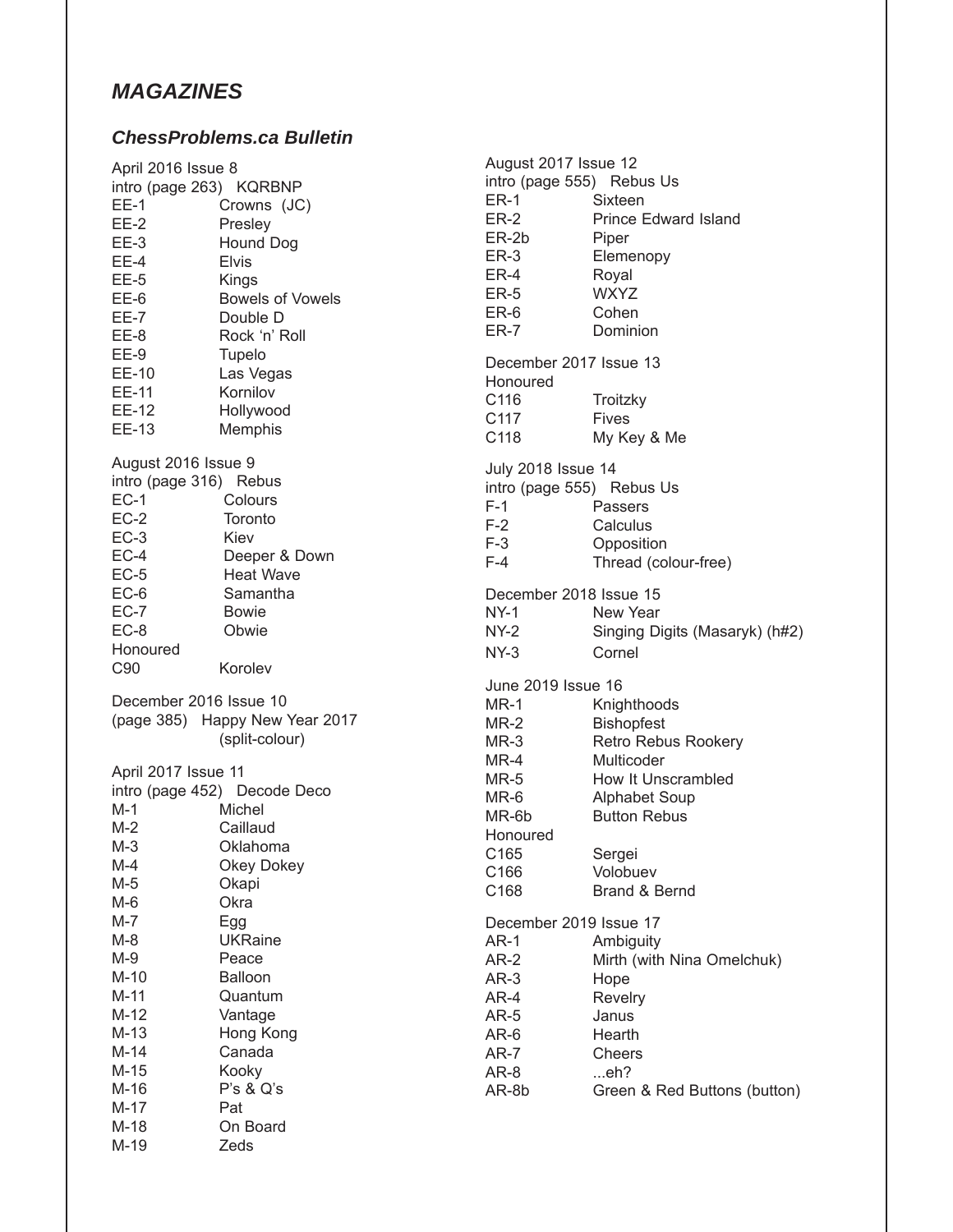| June 2020 Issue 18 |
|--------------------|
| Sky                |
| <b>Stars</b>       |
| Wind               |
| Moon               |
| Sun                |
| Rain               |
| Air                |
| The Depths         |
|                    |

#### *Problemas*

|                     | April 2016 Issue 14 (page 355)<br>Happy Mother's Day<br>(with Sergei Tkachenko)<br>(solution page 392 Issue 15) |
|---------------------|-----------------------------------------------------------------------------------------------------------------|
|                     | July 2016 Issue 15 (page 384)                                                                                   |
| 1                   | Espana                                                                                                          |
| 2                   | Alpha Omega                                                                                                     |
| 3                   | spooky                                                                                                          |
| 4                   | pro-passer                                                                                                      |
| 5                   | theory                                                                                                          |
| April 2019 Issue 14 |                                                                                                                 |
| (page 749)          |                                                                                                                 |
| 1                   | Nina's Gem (with Nina Omelchuk)                                                                                 |
| 2                   | Espanol                                                                                                         |

- 3 Ruy Lopez 4 Salvador Dali<br>5 Quixote
- **Quixote** 6 caballo/caballero
- 7 Rebus Real
- 8 Picasso

#### *Die Schwalbe*

December 2017 Heft 288 DecembeR

December 2018 Heft 294 Die Schwalbe (with Mikhail Kozulya) (split-colour)

#### *The Problemist*

July 2017 Vol 26 No. 4 R516 The Depths

November 2019 Vol 27 No.6 R547 Higgins

#### *Phenix*

May-June 2017 issue 273-274 7829 Phenix

2020 France (colour free)

#### *Probleemblad*

July-September 2017 number 3 R464 Nederland

### *Scholar's Mate*

June 2016 number 132 page 29 chess

March 2017 number 135<br>page 23 rebus page 23

March 2019 number 143<br>page 25 Rex Chec Rex Check

March 2020 number 147 page 23 Puzzler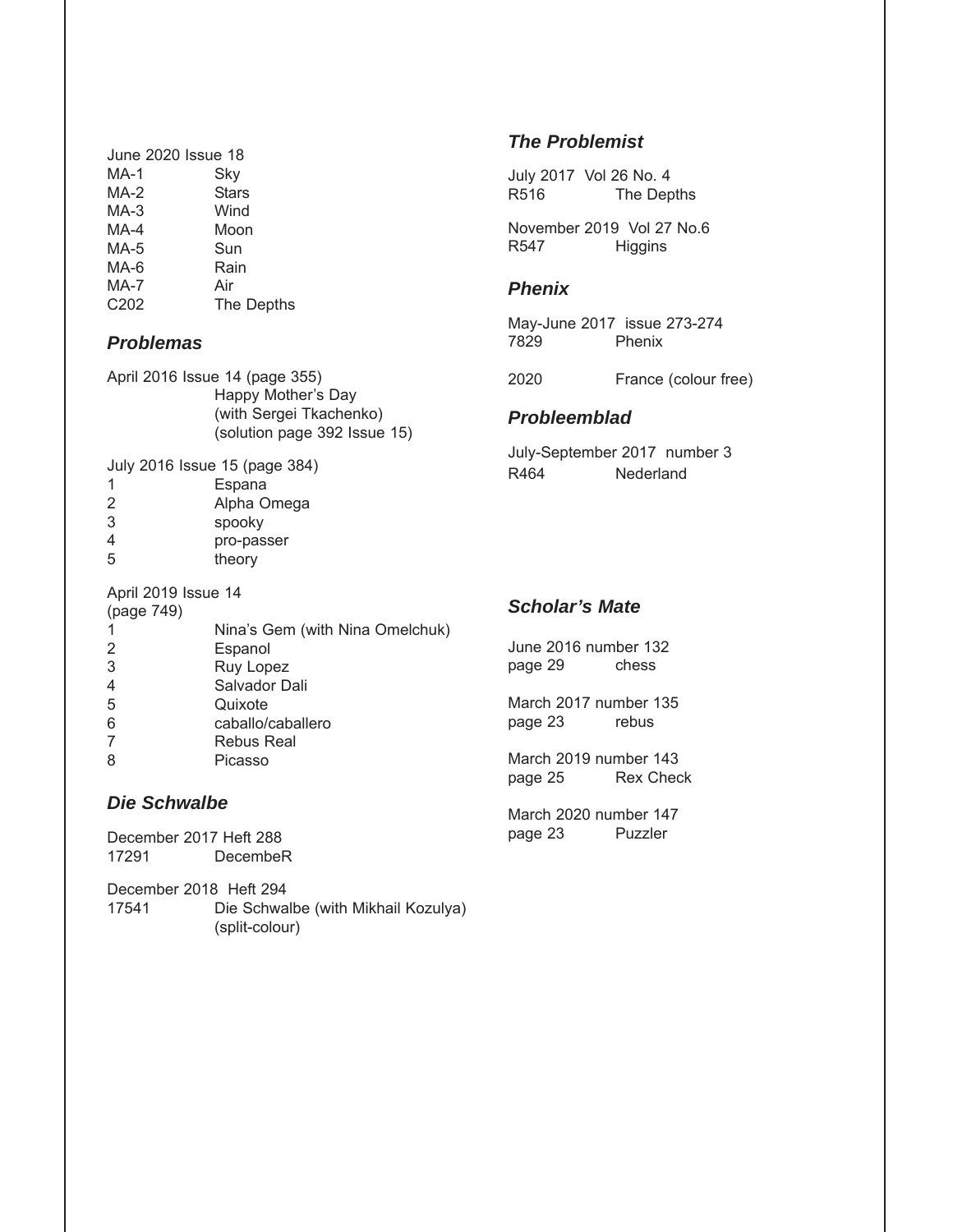# *Puzzling Side of Chess*

| February 2017 column 133<br>1<br>$\overline{c}$<br>3<br>4<br>5<br>6<br>7 | rebus<br>Reizen (AF)<br>VKopyl (AF)<br>Rolf (JC)<br>Niki (JC)<br>boards<br>Jennifer        |
|--------------------------------------------------------------------------|--------------------------------------------------------------------------------------------|
| May 2017 column 137<br>8                                                 | Queen V                                                                                    |
| September 2017 column 138<br>9                                           | Alberta                                                                                    |
| April 2018 column 145<br>10                                              | A.B.                                                                                       |
| April 2018 column 146<br>11                                              | Maple Leaf                                                                                 |
| April 2018 column 148<br>12<br>13<br>14                                  | checks<br>Ukraina<br><b>Brand</b>                                                          |
| May 2018 column 149<br>15                                                | banana bunch                                                                               |
| May 2018 column 150<br>16<br>17<br>18                                    | Andrey Nikolayevich Frolkin<br>My Amy May<br>Happy Mother's Day<br>(with Sergei Tkachenko) |
| July 2018 column 161<br>19                                               | Dog Days                                                                                   |
| September 2018 column 167<br>20                                          | Orange                                                                                     |
| October 2018 column 173<br>21                                            | Past Tense                                                                                 |
| January 2019 column 174<br>22                                            | March Charms                                                                               |
| March 2019 column 176<br>23                                              | DRagon                                                                                     |
| May 2019 column 178<br>24                                                | Either/Or                                                                                  |
| December 2019 column 185<br>25                                           | <b>Twenty Twenty</b>                                                                       |

| March 2020 column 188   |                                     |
|-------------------------|-------------------------------------|
| 26                      | Morrison                            |
| 27                      | Healthy                             |
| 28                      | Bravery & Optimism (split-alphabet) |
| 29                      | Sunnier Day (split-alphabet)        |
| 30                      | grade (split-colour)                |
| 31                      | Rebusland (split-colour)            |
| 32                      | Winter (colour-free)                |
| 33                      | Spring (colour-free)                |
| May 2020 column 190     |                                     |
| 34                      | coke can                            |
| 35                      | free (colour-free)                  |
| June 2020 column 191    |                                     |
| 36                      | very average                        |
| 37                      | Crossroads                          |
| July 2020 column 192    |                                     |
| 38                      | error                               |
| 39                      | Tkachenko                           |
| 40                      | soul                                |
| 41                      | ghostly                             |
| 42                      | Conform.                            |
| 43                      | doubles                             |
| 44                      | decryption flux                     |
| 45                      | counterplay                         |
| 46                      | comet                               |
| 47                      | Neo                                 |
| 48                      | Abba Zappa                          |
| 49                      | helter skelter                      |
| August 2020 column 193  |                                     |
| 50                      | thermometer                         |
| 51                      | Mercury                             |
| October 2020 column 194 |                                     |
| 52                      | fall                                |
| 53                      | alfalfa                             |
| 54                      | falafel                             |
| 55                      | Zulu                                |
| 56                      | <b>Bozo</b>                         |
| 57                      | <b>Red Deer</b>                     |
| 58                      | Ajax                                |
| 59                      | Zorro                               |
| 60                      | golly gee                           |
|                         |                                     |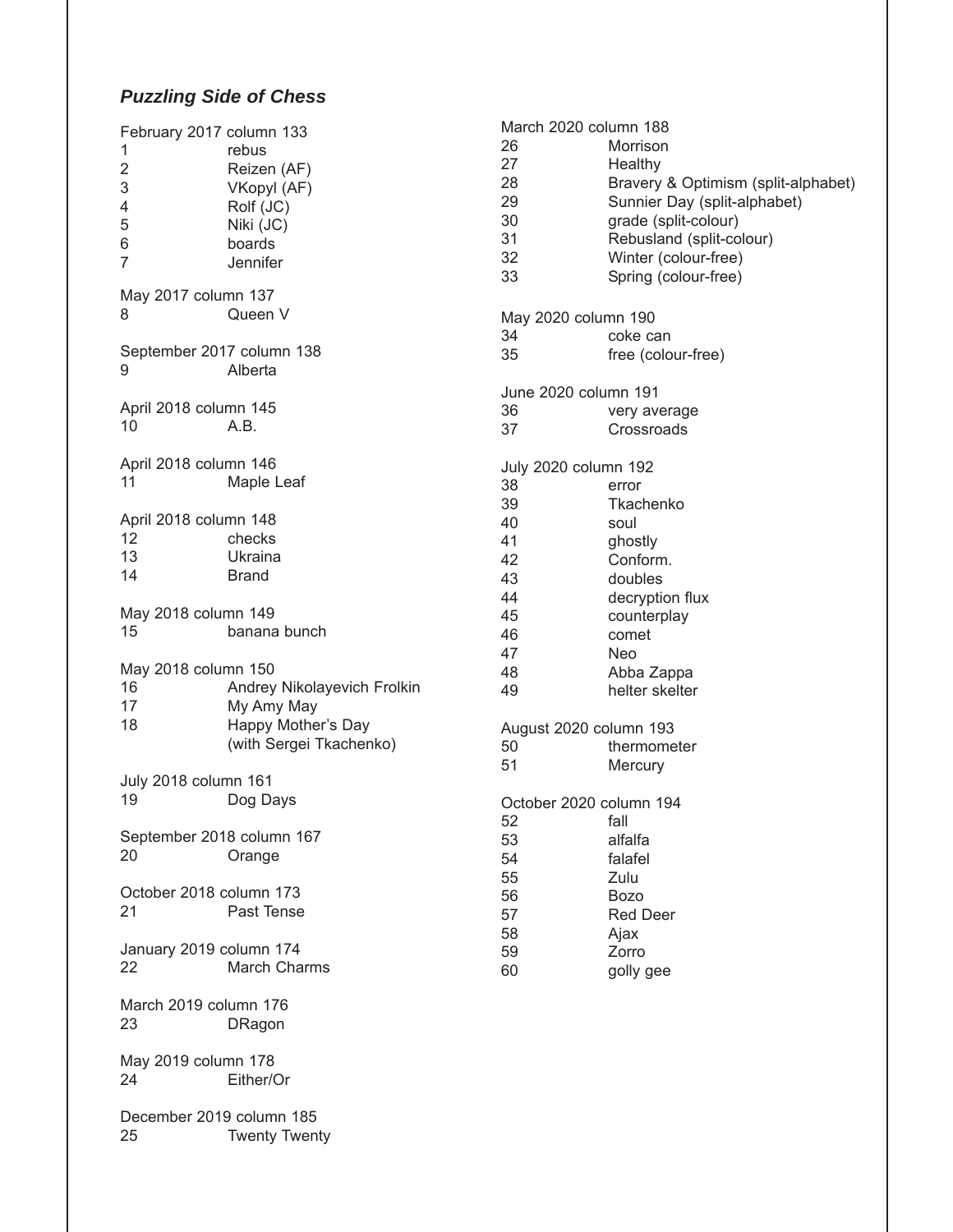# *TOURNEYS*

| 2016<br>Gagarin's 55th Flight Anniversary                                                                                                                                                     | Korolev                                                             |                                      |
|-----------------------------------------------------------------------------------------------------------------------------------------------------------------------------------------------|---------------------------------------------------------------------|--------------------------------------|
| 2016<br>Marián Krizovensky 55 JT                                                                                                                                                              | <b>Fives</b>                                                        |                                      |
| 2017<br>Werner Keym 75 JT                                                                                                                                                                     | My Key & Me                                                         |                                      |
| 2017<br>A.Troitzki - 150 MT                                                                                                                                                                   | Troitzki                                                            |                                      |
| 2018<br>Czechoslovakia-100                                                                                                                                                                    | Masaryk (h#2)                                                       |                                      |
| 2018<br>Sergei Volobuev - 60 JT                                                                                                                                                               | Sergei<br>Volobuev                                                  |                                      |
| 2018<br>Die Schwalbe 226 TT                                                                                                                                                                   | Brand & Bernd                                                       |                                      |
| <b>OTHER</b>                                                                                                                                                                                  |                                                                     |                                      |
| 2016<br>SuperProblem.ru Saturday Puzzle 1<br>SuperProblem.ru Saturday Puzzle 2<br>SuperProblem.ru Saturday Puzzle 5<br>SuperProblem.ru Saturday Puzzle 6<br>SuperProblem.ru Saturday Puzzle 8 | Reizen (AF)<br>VKopyl (AF)<br>Rolf (JC)<br>Niki (JC)<br>Andrey (JC) |                                      |
| 2016 January<br>Thomas Brand blog                                                                                                                                                             |                                                                     | Gina Delisa (AF)                     |
| 2016<br>Retro Solving Championship<br>Saint-Germain-au-Mont-d'Or                                                                                                                              |                                                                     | The French Key 1<br>The French Key 2 |
| 2017<br>Ukraine Students Mathematics Olympics                                                                                                                                                 |                                                                     | Ukraina                              |
| 2019<br>Ukraine Students Mathematics Olympics                                                                                                                                                 |                                                                     | Chess Logic                          |
| 2019<br><b>RIFACE Solving Tourney</b>                                                                                                                                                         |                                                                     | Solve & Evolve                       |
| 2020<br><b>Ukraine Students Mathematics Olympics</b><br>Retro Solving Championship                                                                                                            |                                                                     | Matematuka<br>Louvre 1, 2            |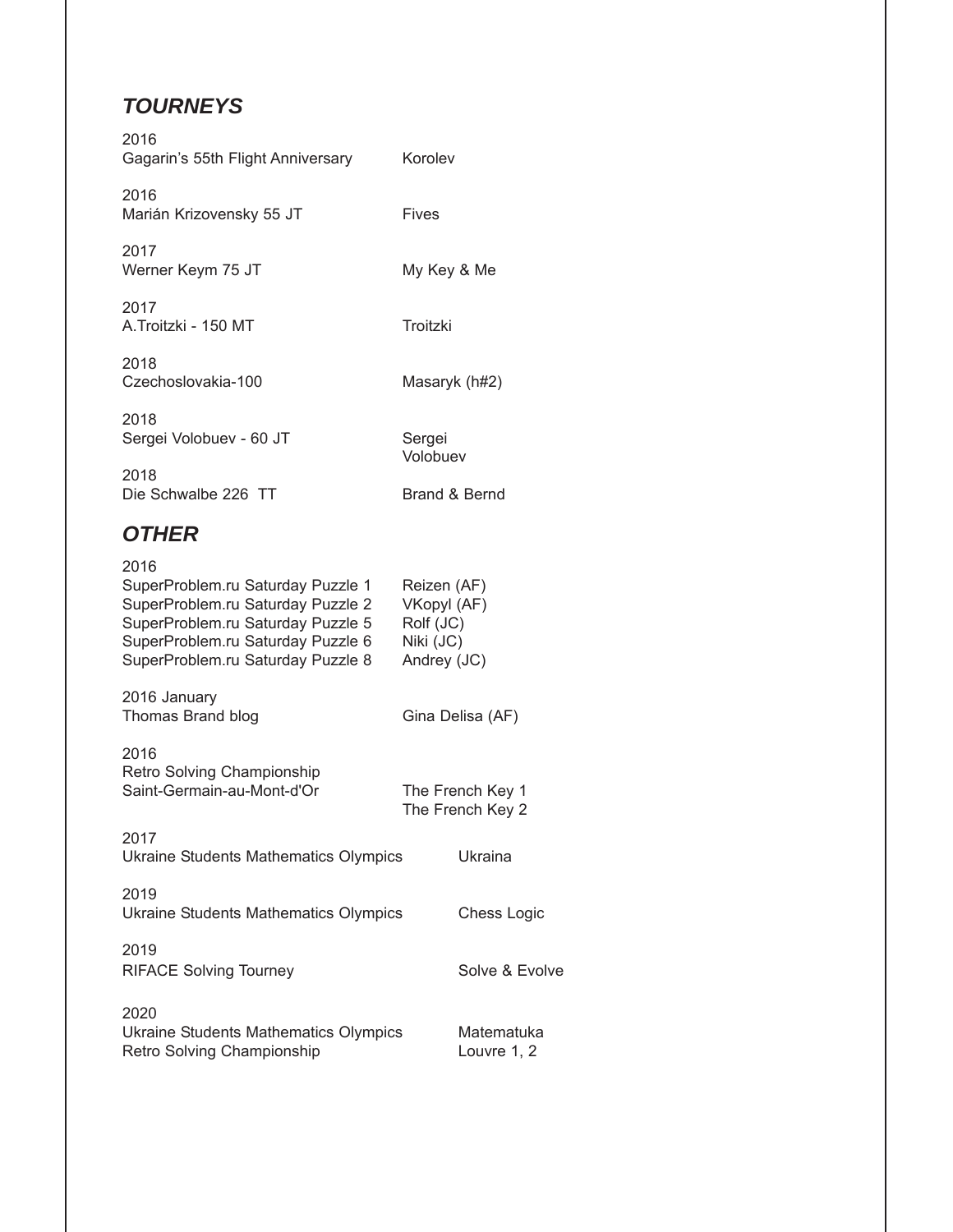# *THEMES & SCHEMES*

| ambiguity                       | Bulletin 17, December 2019<br>Bulletin 18, June 2020<br>Puzzling Side 192 July 2020                                                                                                                                                           | AR-1 to AR-8b<br>MA-1 to MA-7<br>46, 47, 48, 49                                                        |
|---------------------------------|-----------------------------------------------------------------------------------------------------------------------------------------------------------------------------------------------------------------------------------------------|--------------------------------------------------------------------------------------------------------|
| bishop ratio                    | Bulletin 8, April 2016<br>Problemas July 2016 Issue 15<br>Bulletin 11, April 2017<br>Bulletin 16, June 2019<br>Puzzling Side 194 Oct 2020                                                                                                     | EE-11<br>4,5, page 385<br>M-7<br>$MR-2$<br>57,59                                                       |
| button                          | Bulletin 16, June 2019<br>Bulletin 17, December 2019<br>Puzzling Side 188 March 2020<br>Puzzling Side 194 Oct 2020                                                                                                                            | MR-6b<br>AR-8b<br>31<br>59,60                                                                          |
| colour-free                     | Bulletin 14, July 2018<br>Puzzling Side 188 March 2020<br>Puzzling Side 190 May 2020                                                                                                                                                          | $F-4$<br>32,33<br>35                                                                                   |
| dead reckoning                  | Bulletin 11, April 2017<br>Bulletin 13, December 2017<br>Die Schwalbe December 2017<br>Puzzling Side 145 April 2018<br>Puzzling Side 149 May 2018<br>Puzzling Side 176 March 2019                                                             | M-19<br>C116<br>17291<br>10<br>15<br>23                                                                |
| discovered checks               | Puzzling Side 191 June 2020                                                                                                                                                                                                                   | 37                                                                                                     |
| Elvis effect (multiple K pairs) | Bulletin 8, April 2016<br>Problemas July 2016 Issue 15<br>Probleemblad July 2017 nr 3<br>Bulletin 12, August 2017<br>Puzzling Side 138 Sept 2017<br>Problemas April 2019 Issue 14<br>Bulletin 17, December 2019<br>Puzzling Side 193 Aug 2020 | EE-2,3,4,5,9,10,12,13<br>1.4,5, page 384<br>R464<br>ER-4 to ER-7<br>9<br>5,6, page 749<br>AR-7,8<br>50 |
| exclusion KR                    | Bulletin 8, April 2016<br>Problemas April 2019 Issue 14 7, page 749                                                                                                                                                                           | EE-13                                                                                                  |
| exclusion RB                    | Bulletin 8, April 2016<br>Bulletin 14, July 2018<br>Puzzling Side 193 Aug 2020<br>Puzzling Side 194 Oct 2020                                                                                                                                  | EE-8<br>$F-1$<br>51<br>56                                                                              |
| full board                      | Bulletin 8, April 2016<br>Puzzling Side 133 Feb 2017<br>Puzzling Side 146 April 2018<br>Bulletin 14, July 2018<br>Bulletin 16, June 2019<br>Puzzling Side 161 July 2018<br>Puzzling Side 194 Oct 2020                                         | EE-intro,6,7<br>6<br>11<br>$F-4$<br>MR-6<br>19<br>56,60                                                |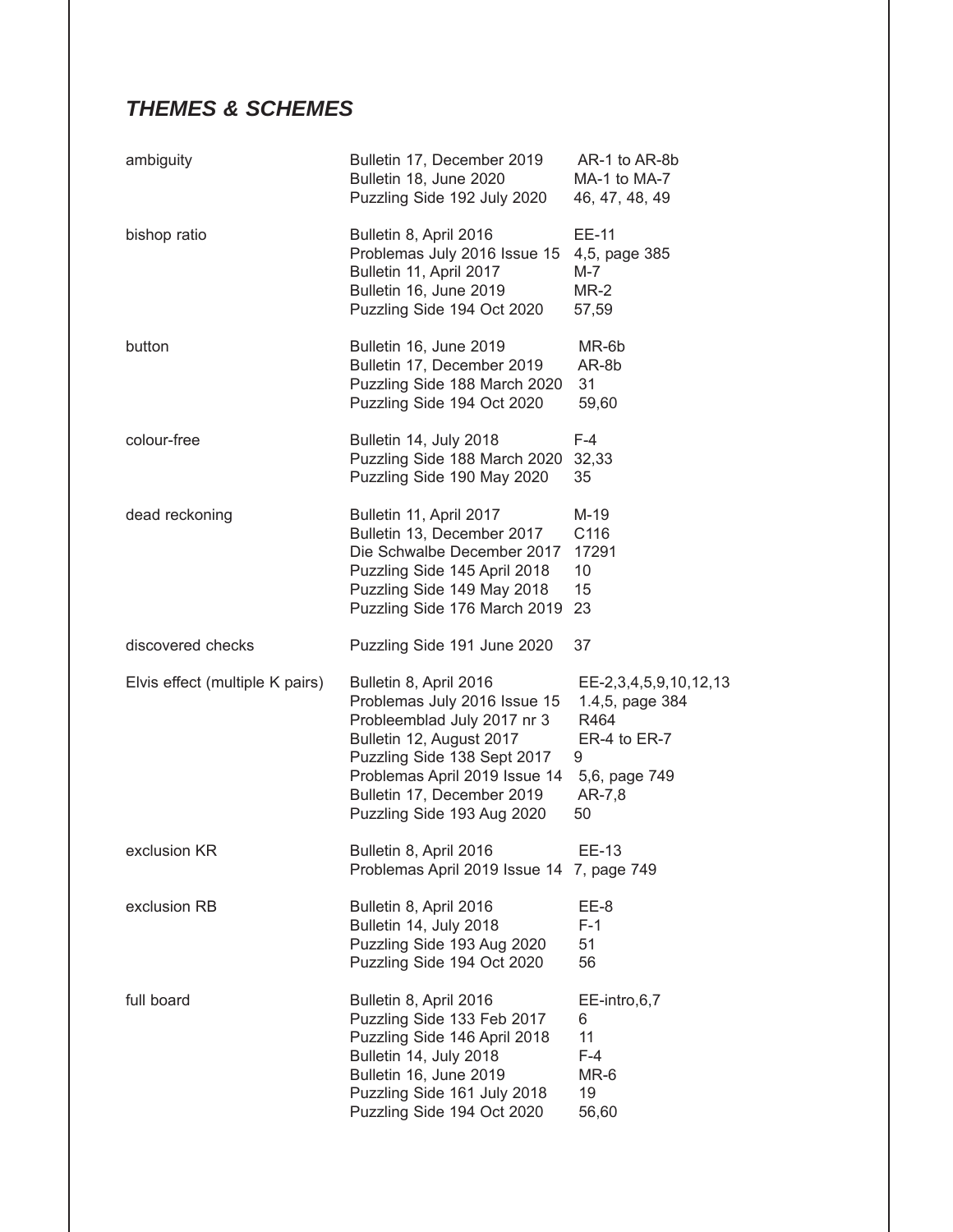| ghost letters        | Problemas July 2016 Issue 15<br>The Problemist<br>November 2019 27-6                                                                                                                                                                                                                             | 3, page 384<br>R <sub>547</sub>                                                                                         |
|----------------------|--------------------------------------------------------------------------------------------------------------------------------------------------------------------------------------------------------------------------------------------------------------------------------------------------|-------------------------------------------------------------------------------------------------------------------------|
|                      | Puzzling Side 192 July 2020                                                                                                                                                                                                                                                                      | 40,41                                                                                                                   |
| helpmate             | Bulletin 15, December 2018                                                                                                                                                                                                                                                                       | <b>NY-2</b>                                                                                                             |
| king in the box      | Bulletin 9, August 2016<br>Probleemblad July 2017 nr 3<br><b>Ukraine Students Mathematics Olympics</b><br>Puzzling Side 193 Aug 2020                                                                                                                                                             | $EC-7,8$<br>R464<br>51                                                                                                  |
| 2 last moves         | Bulletin 8, April 2016<br>Bulletin 9, August 2016<br>Bulletin 9, August 2016<br>Bulletin 10, December 2016<br>Puzzling Side 133 Feb 2017<br>Bulletin 16, June 2019<br>Puzzling Side 167 Sept 2018<br>Puzzling Side 173 Oct 2018<br>Problemas April 2019 Issue 14<br>Puzzling Side 188 March 2020 | <b>EE-7</b><br>$EC-1$<br>$EC-3$<br>page 385<br>4 $(e.p.)$<br>MR-4 (e.p.)<br>20 (e.p.)<br>21 (e.p.)<br>3, page 749<br>30 |
| 3 last moves         | Retro Solving Ch. 2016<br>(Saint-Germain-au-Mont-d'Or)<br>Puzzling Side 188 March 2020                                                                                                                                                                                                           | 1<br>33                                                                                                                 |
| 4 or more last moves | Bulletin 9, August 2016<br>The Problemist July 2017 26-4 R516 (two e.p.)<br>Bulletin 13, December 2017<br>Bulletin 16, June 2019<br>Puzzling Side 191 June 2020<br>Retro Solving Championship 2020 1<br>Bulletin 18, June 2020                                                                   | $EC-4$<br>C118 (two e.p.)<br>$C165$ (e.p.)<br>37<br>$C202$ (e.p.)                                                       |
| legalise position    | Bulletin 15, December 2018<br>Puzzling Side 192 July 2020                                                                                                                                                                                                                                        | $NY-1$<br>42                                                                                                            |
| minimalism (records) | Bulletin 8, April 2016<br>Bulletin 11, April 2017<br>Bulletin 12, August 2017<br>Puzzling Side 137 May 2017<br>Puzzling Side 148 April 2018<br>Puzzling Side 150 May 2018                                                                                                                        | $EE-3$<br>M-1 to M-19<br>ER-1 to ER-7<br>8<br>14<br>16                                                                  |
| misspellers          | Problemas April 2016 Issue 14<br>Bulletin 14, July 2018<br>Bulletin 16, June 2019<br>Problemas July 2016 Issue 15<br>Puzzling Side 150 May 2018<br>Puzzling Side 192 July 2020                                                                                                                   | page 355<br>$F-4$<br>C165<br>1, page 384<br>18<br>38,39                                                                 |
| multiambiguity       | Puzzling Side 192 July 2020<br>Puzzling Side 194 Oct 2020                                                                                                                                                                                                                                        | 48, 49<br>194                                                                                                           |